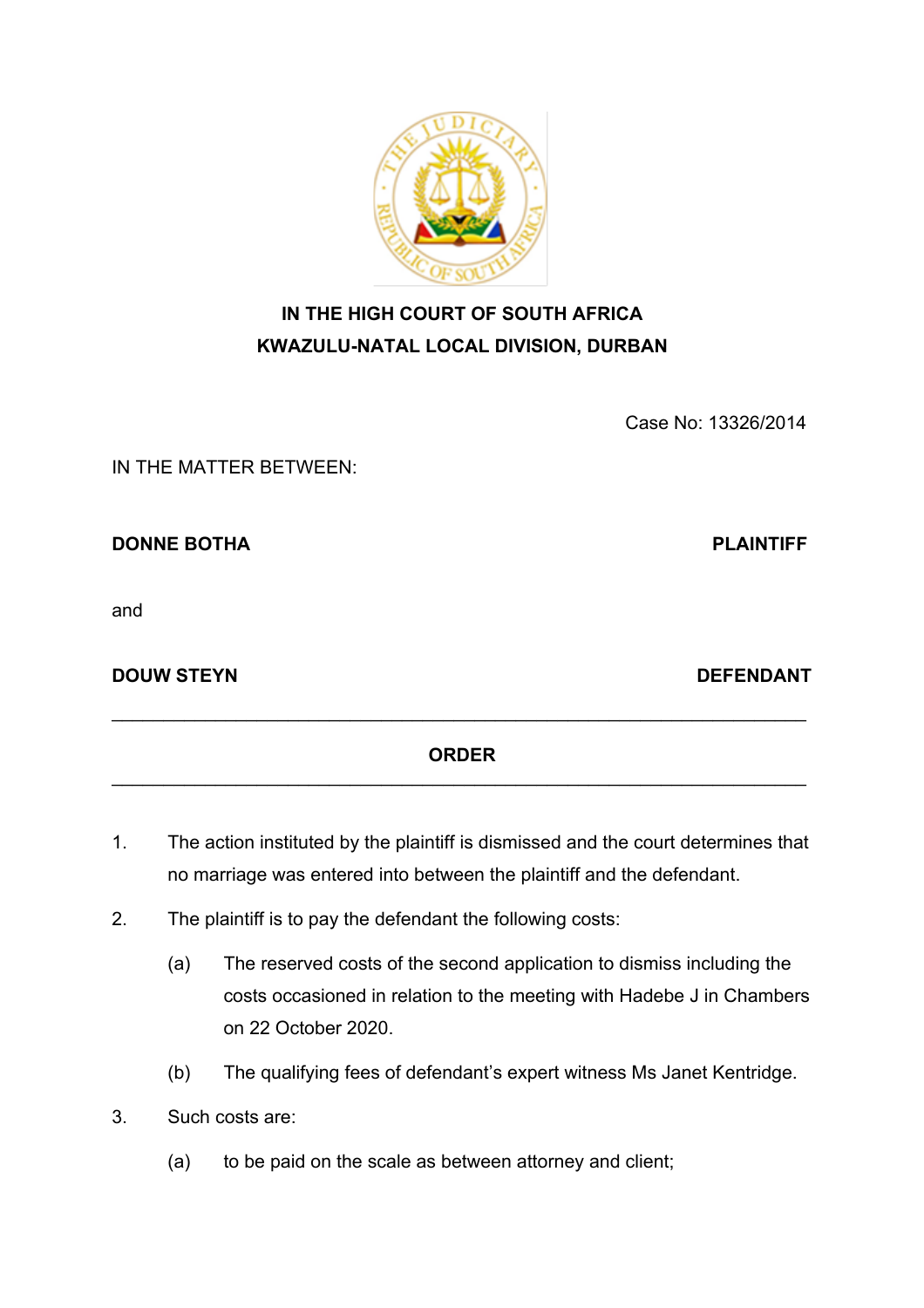(b) to include the costs occasioned by the engagement of two counsel.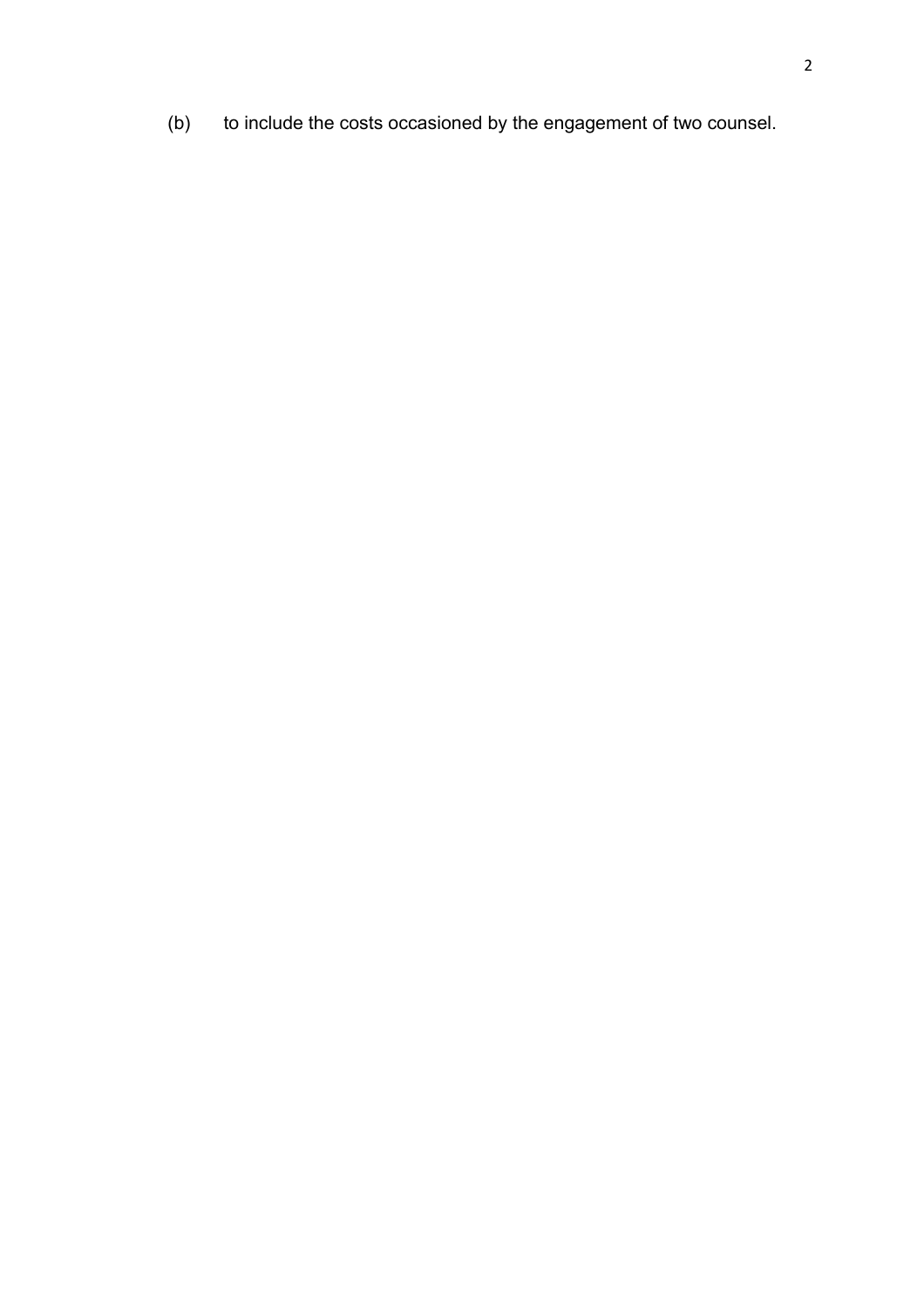#### **JUDGMENT**

#### **Hadebe J:**

[1] In this judgment, the parties will be referred to as cited in the pleadings. In her particulars of claim, the plaintiff sought the following orders.

- 1.1 a Decree of Divorce;
- 1.2 an order directing the defendant to pay:
	- 1.2.1 periodical payments to the plaintiff, in the sum of R50 000 (fifty thousand rands) per month, until the plaintiff's death or remarriage;
	- 1.2.2 an amount equal to one-half of the net value of the defendant's estate.

[2] The defendant, having denied the averments in plaintiff's particulars of claim, the plaintiff subsequently issued a notice in terms of Uniform rule 28 wherein she sought to amend her particulars of claim by:

- 2.1 the deletion of the existing particulars of claim, and a substitution therefore, of the particulars of claim annexed to the Rule 28 notice. The orders sought as per the substituted claim are as follows:
	- 2.1.1 the defendant pays to the plaintiff periodical payments, in the sum of R100 000.00 (one hundred thousand rands) per month, until the death or remarriage of the plaintiff;
	- 2.1.2 the defendant pays to the plaintiff an amount equal to one-half of the defendant's estate.

[3] In the alternative and in the event that the court finds that the plaintiff and the defendant were not married to each other, the plaintiff would, by reason of the defendant's representations that the marriage ceremony was a proper one, and the plaintiff having accepted that she enjoyed all the benefits and protections of a wife, she would thus be entitled to the orders that she seeks as per paragraph 2 herein.

[4] In a further alternative, the plaintiff places reliance on a document filed with her papers which she refers to as the written agreement (the agreement of 2 April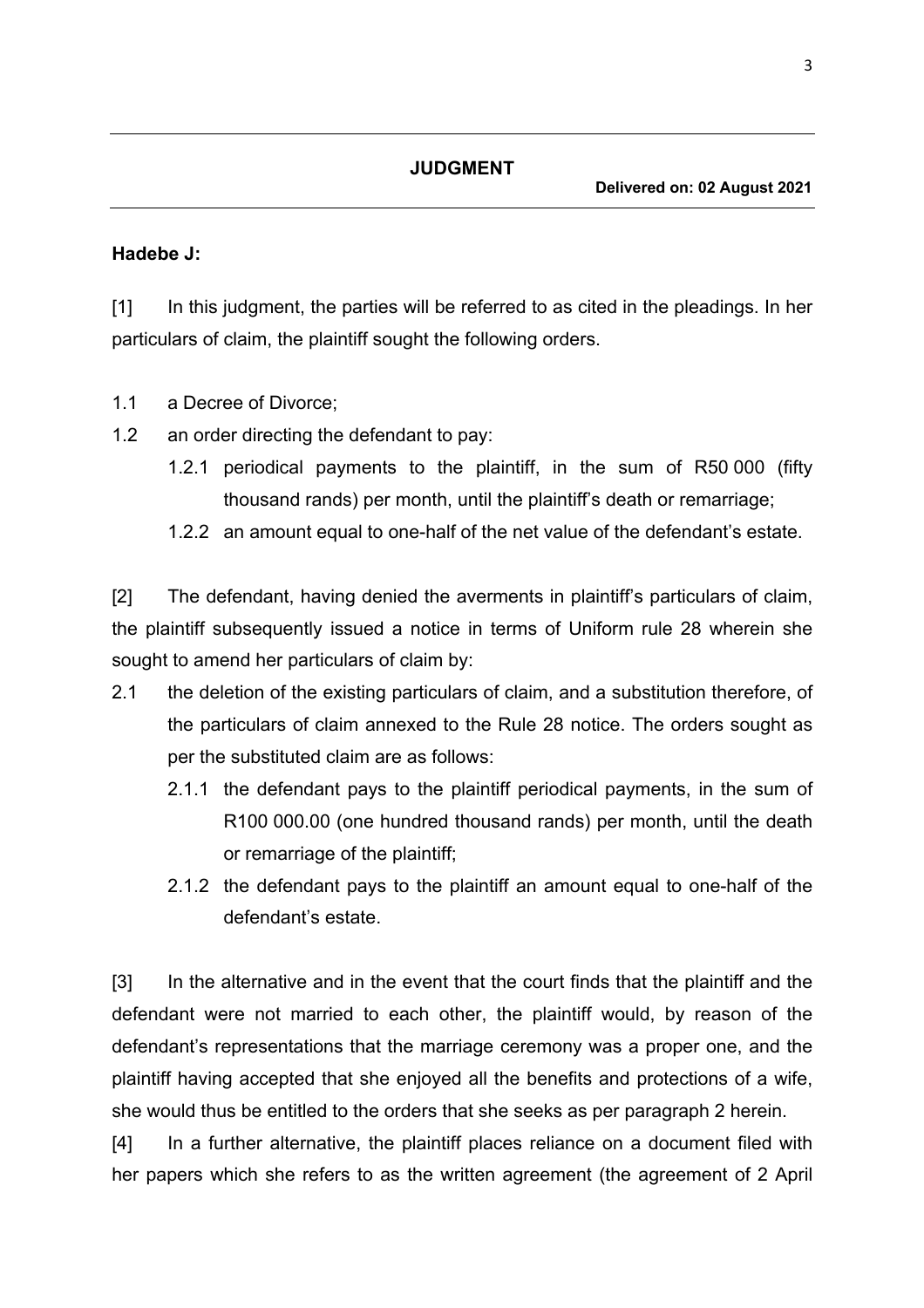2007) purportedly concluded between the plaintiff and the defendant (the parties). Based on this document the plaintiff avers that she is entitled to an order directing the defendant to:

- 4.1 cause to be registered in the name of the plaintiff, a house to the value of R5 000 000.00 (five million rands);
- 4.2 pay a monthly income to the plaintiff of R100 000.00 (one hundred thousand rands) per month, calculated from 11 December 2007, being the date upon which the defendant advised the plaintiff that he was divorcing her, and that their relationship was over;
- 4.3 pay a cash sum of R20 000 000.00 (twenty million rands);
- 4.4 purchase a motor vehicle registered in her name to the value of R2 000 000.00 (two million rands); and
- 4.5 deliver two (2) engagement rings, one being an engagement ring with a four carat diamond, presented to her on Christmas day, 2005.

In addition to these orders, the plaintiff also seeks costs of suit, including the costs occasioned by the employment of two counsel. It is worth noting at this stage that even though the plaintiff sought an order directing the defendant to pay to her an amount equal to one-half of the defendant's estate, under cross-examination by Mr *Subel SC* defendants' counsel, she conceded that she had not spent a lifetime with the defendant. She effectively abandoned her claim in this regard.

[5] The defendant raised an objection to the plaintiff's Rule 28 notice. In the process, the defendant raised concerns that some of the averments in the plaintiff's particulars of claim were vague and embarrassing and that pleading to them would entail embarrassment for the defendant. I will revert to these in due course in this judgment.

#### **Background facts (plaintiff's case)**

[6] The parties met in September of 2005; according to the plaintiff, which fact is not disputed by the defendant the parties became engaged in 2005. In April 2007 an agreement was signed by the parties wherein proprietary issues were dealt with in the event the parties finally got married. (I will revert to the nature of this agreement between the parties in so far as the nature thereof is concerned). In the meantime, the parties resided together, travelling between London and South Africa.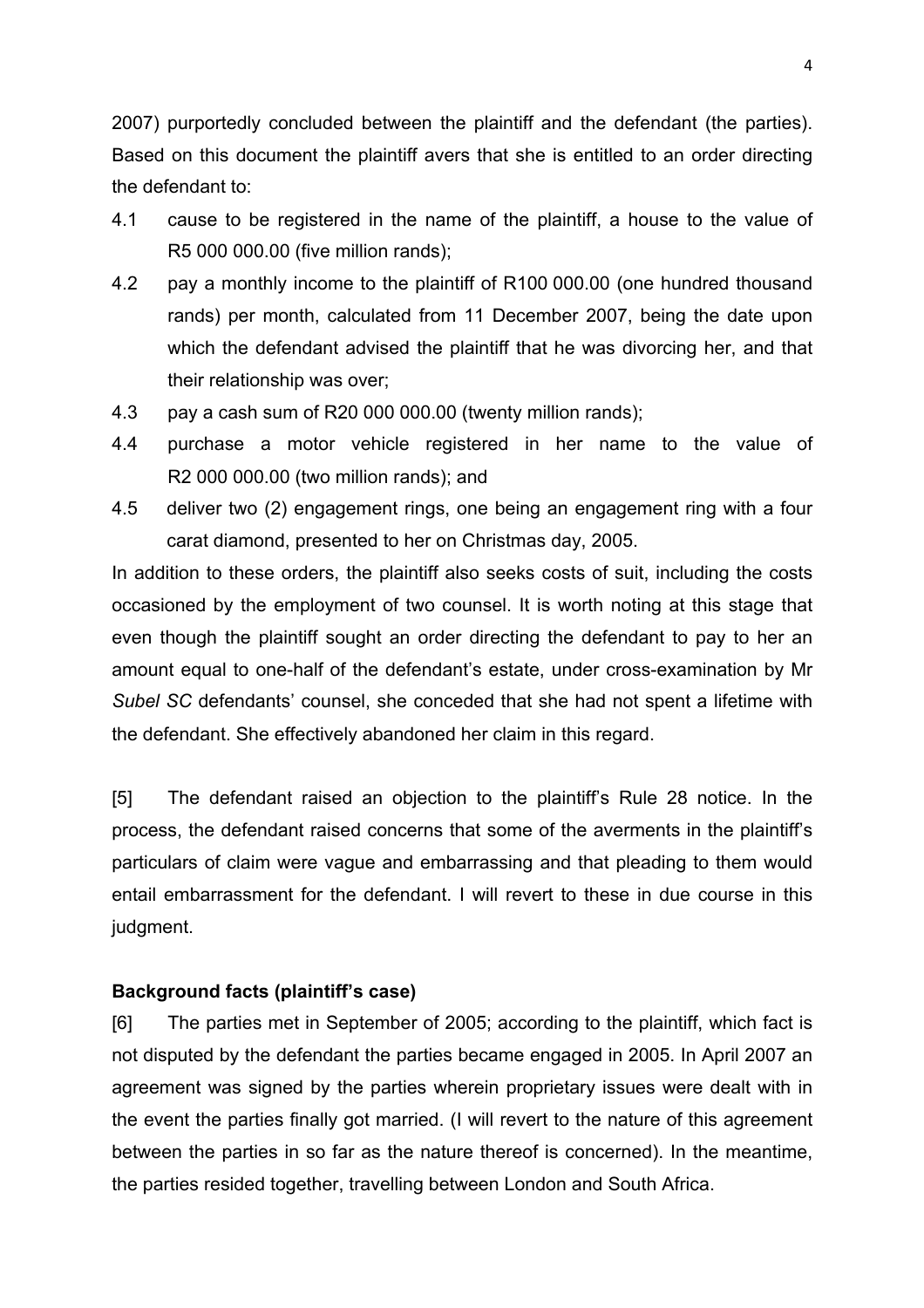[7] On 18 August 2007, the parties hosted a ceremony which was meant to be a wedding ceremony (the ceremony). This was at the Lanesborough Hotel, West Minister (the Lanesborough Hotel). Invitation cards were issued, family and friends of the plaintiff were flown from South Africa to London at the defendant's expense. A wedding planner was on standby in London. A wedding dress was made by top London designers. All the guests were housed in London at the expense of the defendant.

[8] In her evidence, the plaintiff produced a document which purported to be vows that were to be exchanged between the parties, which, however never happened. This will be elaborated on later in the judgment. A programme of how events would unfold was also in place. According to the plaintiff, the parties exchanged rings at this ceremony. After all these elaborate preparations, however, the wedding had not been registered. According to the plaintiff, the reason for this failure was that such registration could not have happened on short notice as in fact two weeks was required to get a licence.

[9] The plaintiff testified that the information she had received from the defendant was that this was a matter of simply the signing of the register when they got back to South Africa as they were both South African citizens. She further told the court after the ceremony in London, the parties had returned to stay together at the Saxon Hotel in Johannesburg. According to the plaintiff, she was then referred to as Mrs Steyn by the defendant's staff who ran the Hotel. The defendant took care of her every need. Although she did not perform any work at the insistence of the defendant, she was, however reflected as an employee of the defendant, first under her maiden name Botha, then after the ceremony under the surname of Steyn.

[10] The parties had continued cohabiting as husband and wife until 2 December 2007 when the defendant called the plaintiff's family and told them that he wanted "a divorce", according to the plaintiff. The relationship between the parties had then ended. It would seem after this separation; the relationship was rekindled in 2008. Though not permanently staying together, the parties resumed their travels together and again the plaintiff became dependent on the defendant for her financial needs.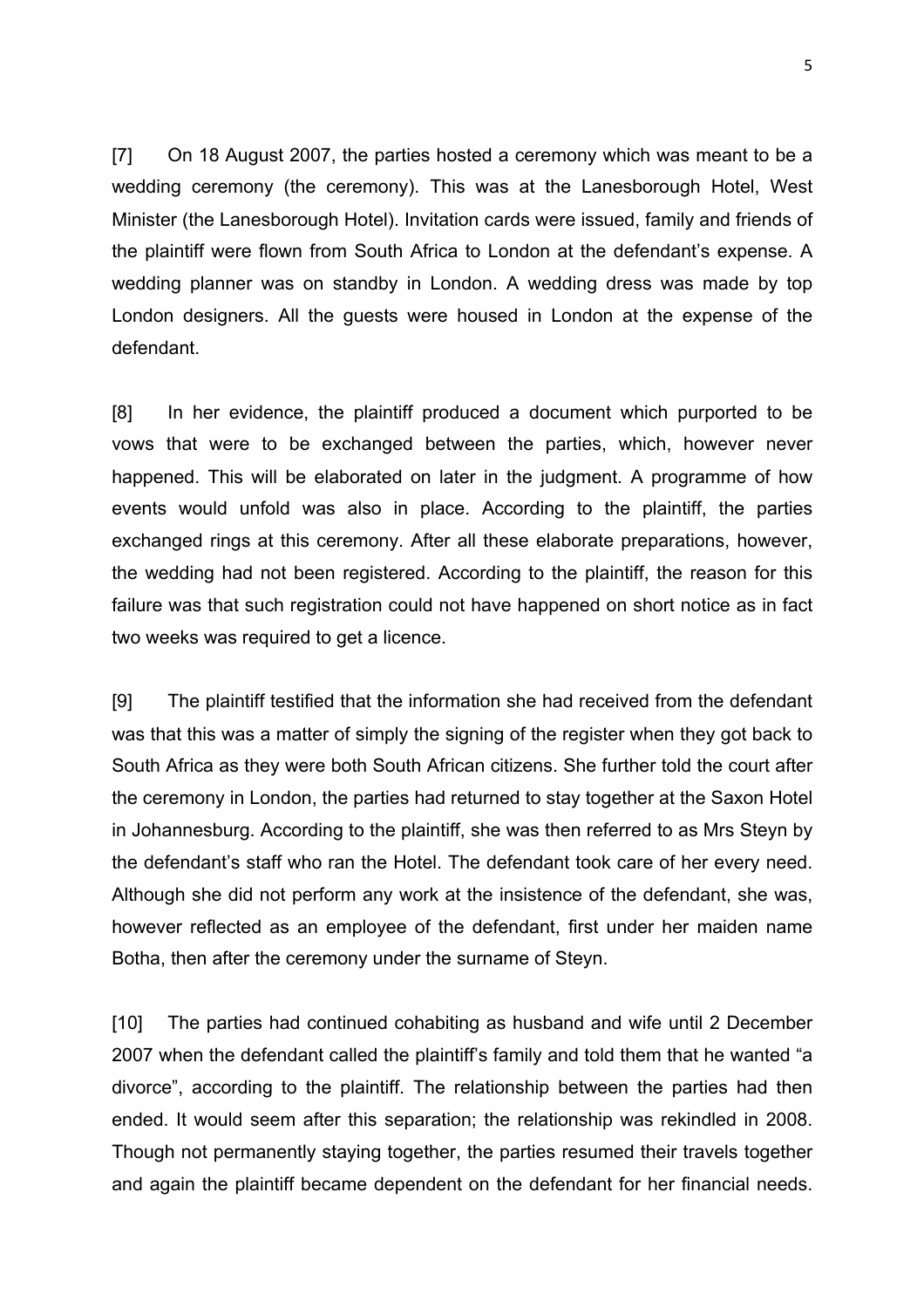At some stage, during a period not specifically stated in the plaintiff's evidence, she faced a criminal charge. She was again supported by the defendant on the issue of legal fees. At the finalisation of the criminal trial, in 2009 the relationship ended permanently. According to the plaintiff, this came about when she made a choice to walk away and never to take the defendant's calls.

## **The litigation**

[11] In November 2014 the plaintiff started the litigation in this matter by issuing summons against the defendant. In a Rule  $33(4)^1$  application brought before Kruger J, by the defendant in the present matter on 15 May 2017, the learned Judge granted the following orders:

## "A. **APPLICATION IN TERMS OF RULE 33(4)**

- 1. The questions of law/and or fact contained in paragraph 4 of the Plaintiff's particulars of claim (read with paragraph 4 of the Defendant's plea) and paragraphs 1 and 2 of the Defendant's special plea under Case No. 13336/2014 are to be determined separately by the trial court in terms of Rule 33(4) and prior to any other questions of law and/fact.
- 2. The remaining issues arising in the action are to be determined, if necessary, after the final determination of the issues referred to in 1 above.

## B. **COUNTER-APPLICATION**

1. The Plaintiff's counter-application is dismissed.

## C. **COSTS**

- 1. The plaintiff, Donne Botha is directed to pay the defendant's costs of the Rule 33(4) application as well as the counter-application. Such costs are:
	- (a) to be paid on the scale as between attorney and client.
	- (b) to include the costs of two counsel where the services of two counsel have been engaged".

 $<sup>1</sup>$  Rule 33(4) provides as follows:</sup>

<sup>&#</sup>x27;If, in any pending action, it appears to the court *mero motu* that there is a question of law or fact which may conveniently be decided either before any evidence is led or separately from any other question, the court may make an order directing the disposal of such question in such manner as it may deem fit and…'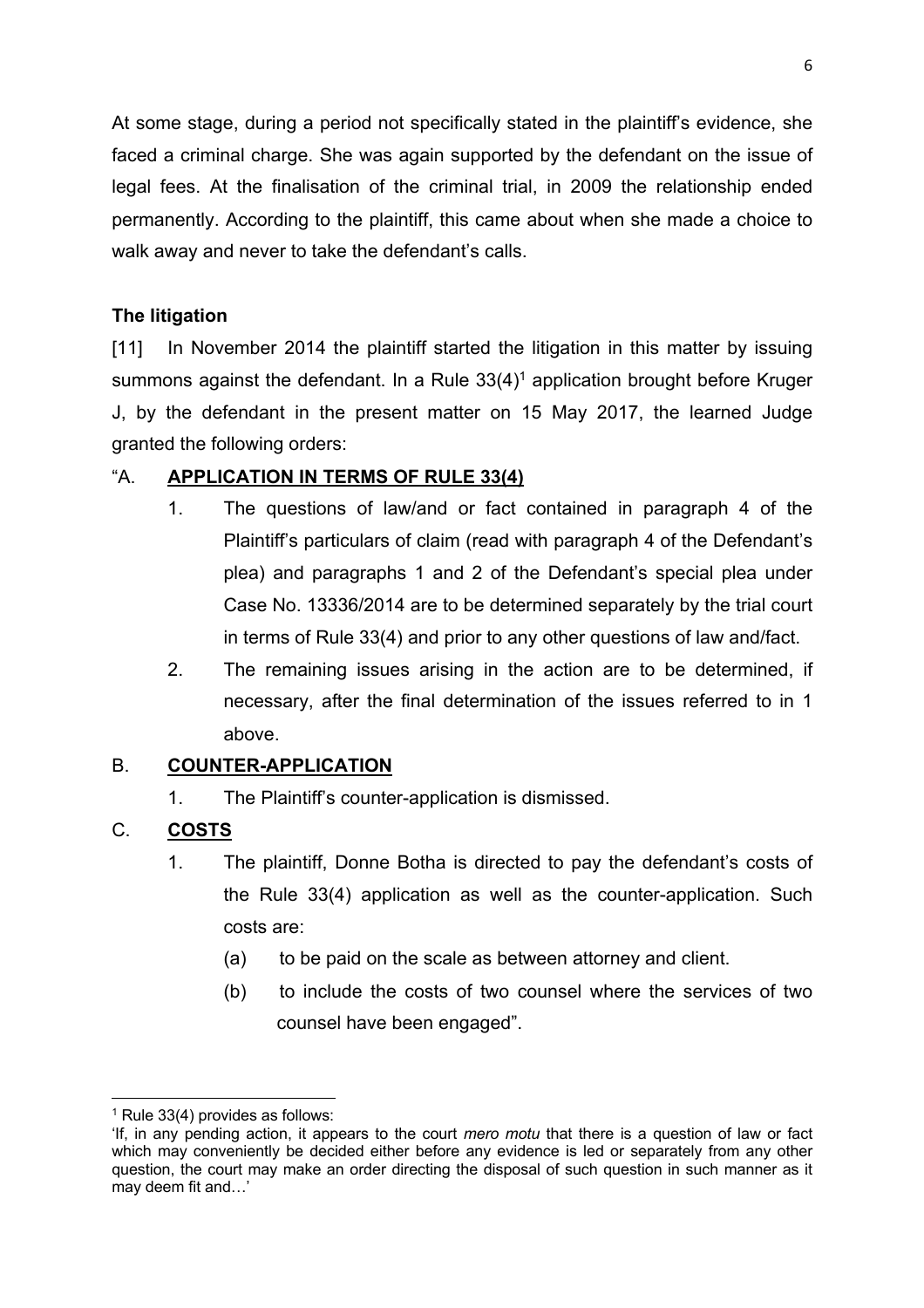[12] The matter was again before Kruger J on 25 August 2017 when the plaintiff brought an application to appeal Kruger J's judgment of 15 May 2017 and also an application to adduce further evidence. In that matter Kruger J made the following order:

"12.1 The application to adduce further evidence is dismissed with costs.

12.2 The application for leave to appeal is also refused with costs. Such costs are ordered to include the costs of both senior and junior counsel, and the costs are to be paid on the scale as between attorney and client".

Some of the pronouncements and observations made by Kruger J in both judgments are of relevance in the present judgment and will be referred to later on.

[13] On 24 January 2020, before Topping AJ and in an order taken by consent, the defendant was granted leave to withdraw his first application to dismiss the plaintiff's claim. The plaintiff was again ordered to pay the costs on the scale as between attorney and client. On 31 January 2020, in an order granted by Kruger J the matter was certified ready for hearing for a period of five days from 2 to 6 November 2020. Hence the matter served before me from 2 November to 4 November 2020.

# **The defendant's case considered in terms of the applicable (English) law at the time of the ceremony**

[14] In amplification of his denial of the plaintiff's averments, the defendant presented both oral evidence as well as evidence on affidavit. Mr Adrian Christmas (Mr Christmas) testified that he is a Solicitor in England, Wales, that he still held a practising certificate though already retired. He had come to know the defendant in the late 1980s, early 1990s when the defendant came to set up a business in the United Kingdom. The defendant had been referred to him and he had acted for him. The witness was referred to a few documents by the defendant's counsel. One such document was referred to as a manuscript document and an agreement.

[15] Mr Christmas informed the court that shortly before what he called a *blessing ceremony* (my emphasis) he had received a call from the defendant saying that he was unable to get married. He further informed him that he had invited everybody to a wedding ceremony. The problem was, he was unable to comply with the requirements under the English law for giving notice or getting a special licence to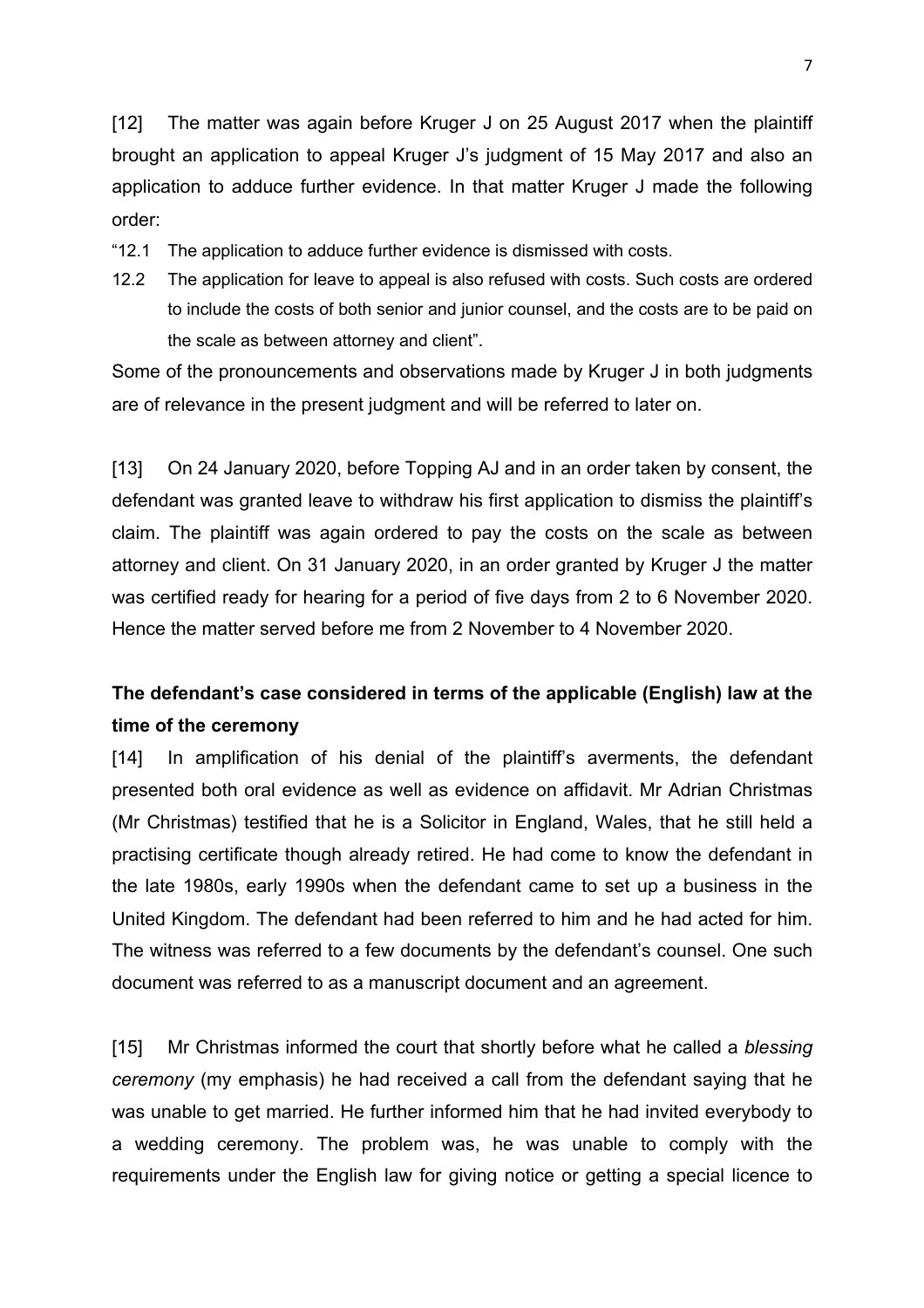allow a wedding to take place. He was seeking advice as to what to do in the circumstances. Mr Christmas had then given advice to the defendant.

[16] What appeared from Mr Christmas's evidence is that the defendant was worried that he had invited so many people to a wedding that was unlikely to happen in the circumstances. Mr Christmas advised the defendant that he could have a ceremony of some sort so as not to disappoint his invitees from the Republic of South Africa. He told him that such ceremony *would not be a marriage* (my emphasis) and would be of no legal effect. According to Mr Christmas, it transpired that the defendant understood this type of ceremony even before he gave him this advice and that he had actually found out about it before he consulted with him.

[17] Mr Christmas explained that it was not unusual in the United Kingdom for people who are unable to get married in church to have what is called a religious blessing ceremony. This would result from instances where people are unable to get married because of technical difficulties, in instances where they may be married to someone else or where they may not be properly divorced. People would then seek solace in having a ceremony which is a blessing ceremony. He further testified that people can get married in a registry office but they would still require a religious ceremony to validate their relationship in the eyes of God and to have a blessing. Mr Christmas was invited to grace the ceremony with his presence. He could not attend, according to him, it was at short notice and he already had other engagements.

[18] Mr Christmas was again summoned to the defendant's house in London around the  $27<sup>th</sup>/28<sup>th</sup>/29<sup>th</sup>$  December 2007. He was unable to be specific about the date. He met with the defendant as well as the plaintiff herein. Contrary to what he was fearing, that he might be tasked with telling the plaintiff that there had not been a marriage, he instead walked into a warm ambiance. One of the parties indicated to him that they wanted an agreement between the two of them to cover their cohabiting arrangements since *they were not married* (my emphasis). Both parties wanted something in writing and it had to be processed there and then. Mr Christmas undertook to do what he referred to in his evidence as a short agreement. He had then penned an agreement for the parties in his own handwriting. He was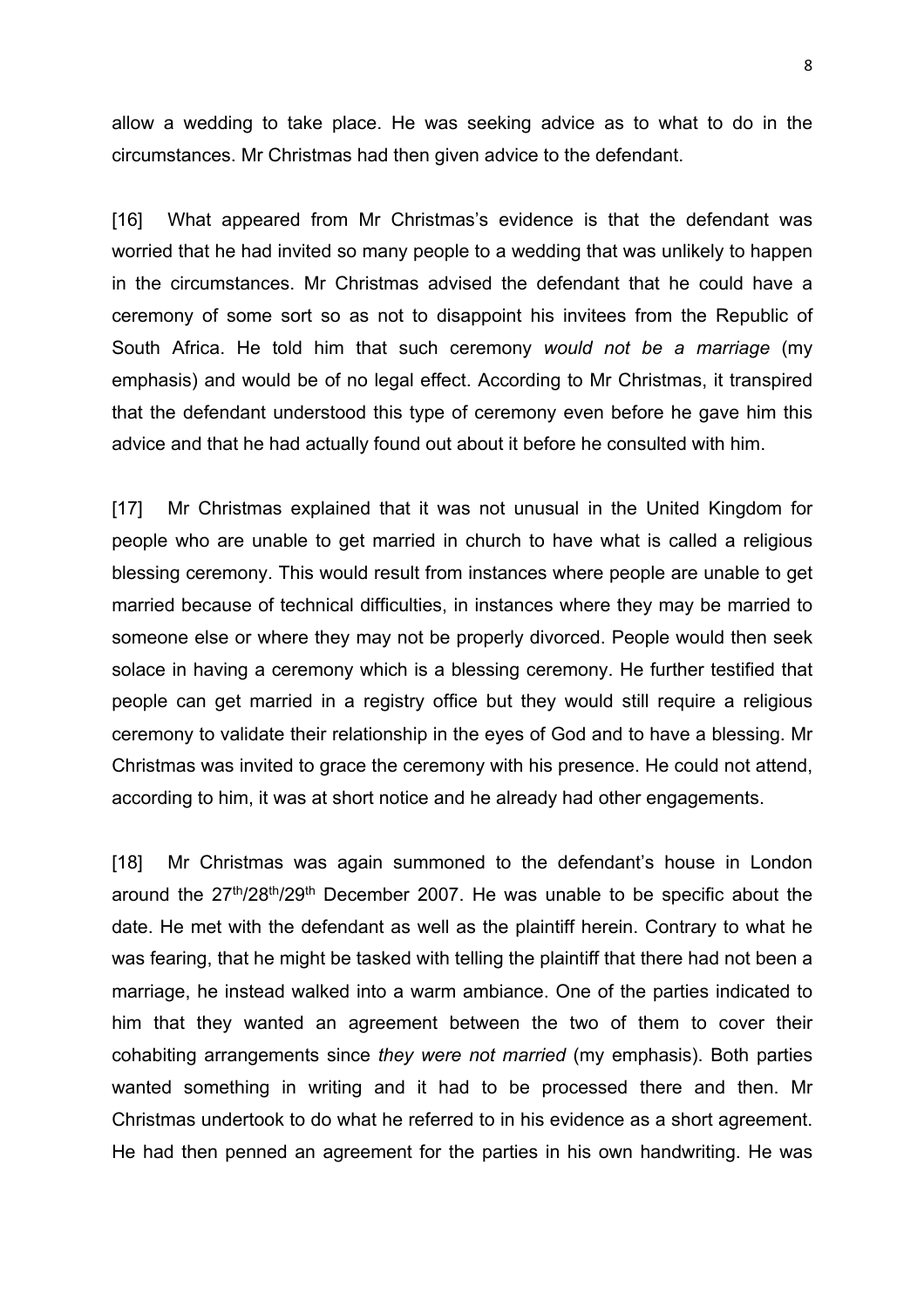told that that would be a temporary arrangement, pending the parties coming to a more formal arrangement.

[19] Despite Mr Christmas's enquiry as to why the parties would not wait for the consummation of a formal agreement, the parties insisted they wanted something there and then. The parties signed the document in the presence of Mr Christmas and he noted that they insisted on signing each page of the agreement. Mr Christmas's understanding was that the agreement was by way of regulating the financial arrangements between the parties pending the formalisation of those arrangements sometime in the future. The impression Mr Christmas got from the signing of this agreement was that the parties at that stage had not decided what they were going to do in the future by way of the agreement, it could have been a marriage or it could have been a formal cohabitation agreement or even a financial arrangement.

[20] The plaintiff had participated in the discussion and this was wholeheartedly according to Mr Christmas's observation. At no stage did the plaintiff ask for leave to call her attorney during the discussions leading to the conclusion of the agreement. The plaintiff did not appear to be under any form of duress, either physical or mental, she was not even distressed about not being married. The essence of the document was the payment of monies to wit R1 million, to the plaintiff in the eventuality that the parties failed to cohabit other than as a result of having mutually agreed to separate, based on family commitments or periods of holidays.

[21] Mr Christmas did confirm that other than this specified detail of the agreement, details around the rates and cohabitation for holidays were not part of the discussion. Arrangements relating as to what happened at death were part of the discussion. Mr Christmas candidly advised the court that he had felt he had to add value to the arrangement to have certain points that could occur in the future covered in the discussion. The defendant had indicated that he wanted the amount agreed to be in full and final settlement if the parties ceased to cohabit.

[22] He confirmed having deposed to a declaration on the  $12<sup>th</sup>$  of December 2014. He had received a call from the defendant's lawyers asking him to check whether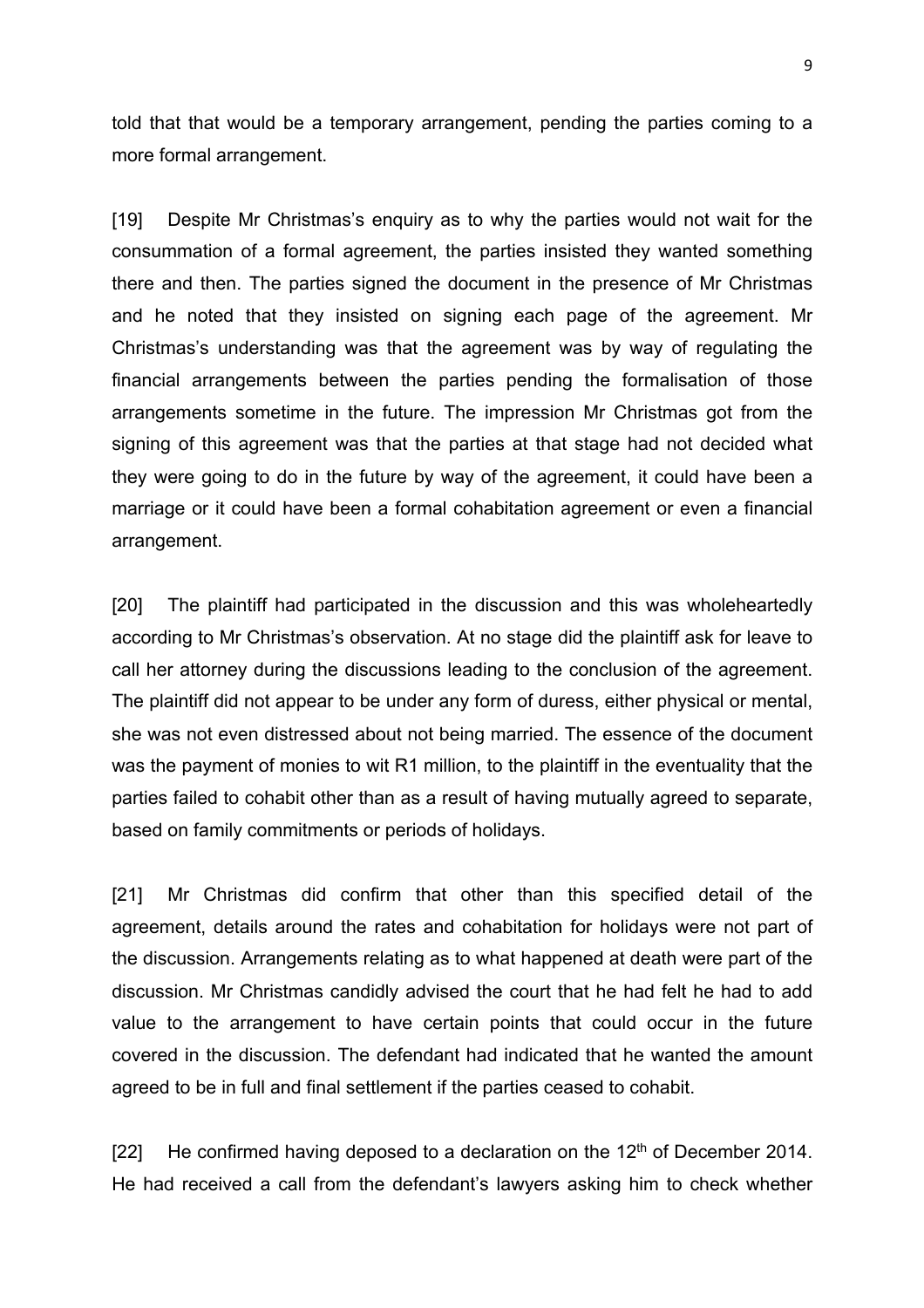any marriage ceremony, or a formal marriage ceremony had been registered with the registrar of births, marriages and deaths in London. Unless such registration is carried out, he advised that the marriage would not be a validly constituted marriage. The registrar is tasked with validating marriages. He undertook to search at the registry office as a result. This was in West Minister, England where the Lanesborough Hotel is situated. His search yielded negative results in that there was no entry of any marriage between the parties having been registered on the  $18<sup>th</sup>$  of August, 2007.

[23] He had confirmed with a search in the form of a postal search. This search is done against names and it is conducted at the central registry. The results returned to him showed that there was no record of any marriage having taken place between the parties through the years 2006, 2007 and 2008. As a result of these failed searches, he concluded that there was no certificate of marriage between the plaintiff and the defendant. Mr Christmas gave a brief synopsis of what he understands are the requirements for a legally constituted marriage in terms of the laws of England.

[24] He told the court that his understanding was that in the United Kingdom a priest conducting a wedding ceremony has an obligation to complete the certification. Where a non-religious ceremony has been undertaken, at a registry office, one of the two registrars must be present and either of them has the duty to obtain the certification. The obligation to certify does not fall on the parties to the marriage. He insisted that both the plaintiff and the defendant understood that they were not married; hence the agreement that he had been called upon to draft to give the parties some structure moving forward. This would be in place until they were either married or some formal agreement governing their relationship came into place.

[25] The other witness called in the defendant's case is Janet Kentridge (Ms Kentridge). She is an expert in the Laws of England. Her credentials and experience were placed on record and were not disputed. Having made one or two typographical corrections on the report she had prepared as an expert, she then adopted and confirmed the contents of same. The gist of her evidence was about whether there was a ceremony that qualified as a marriage according to the laws of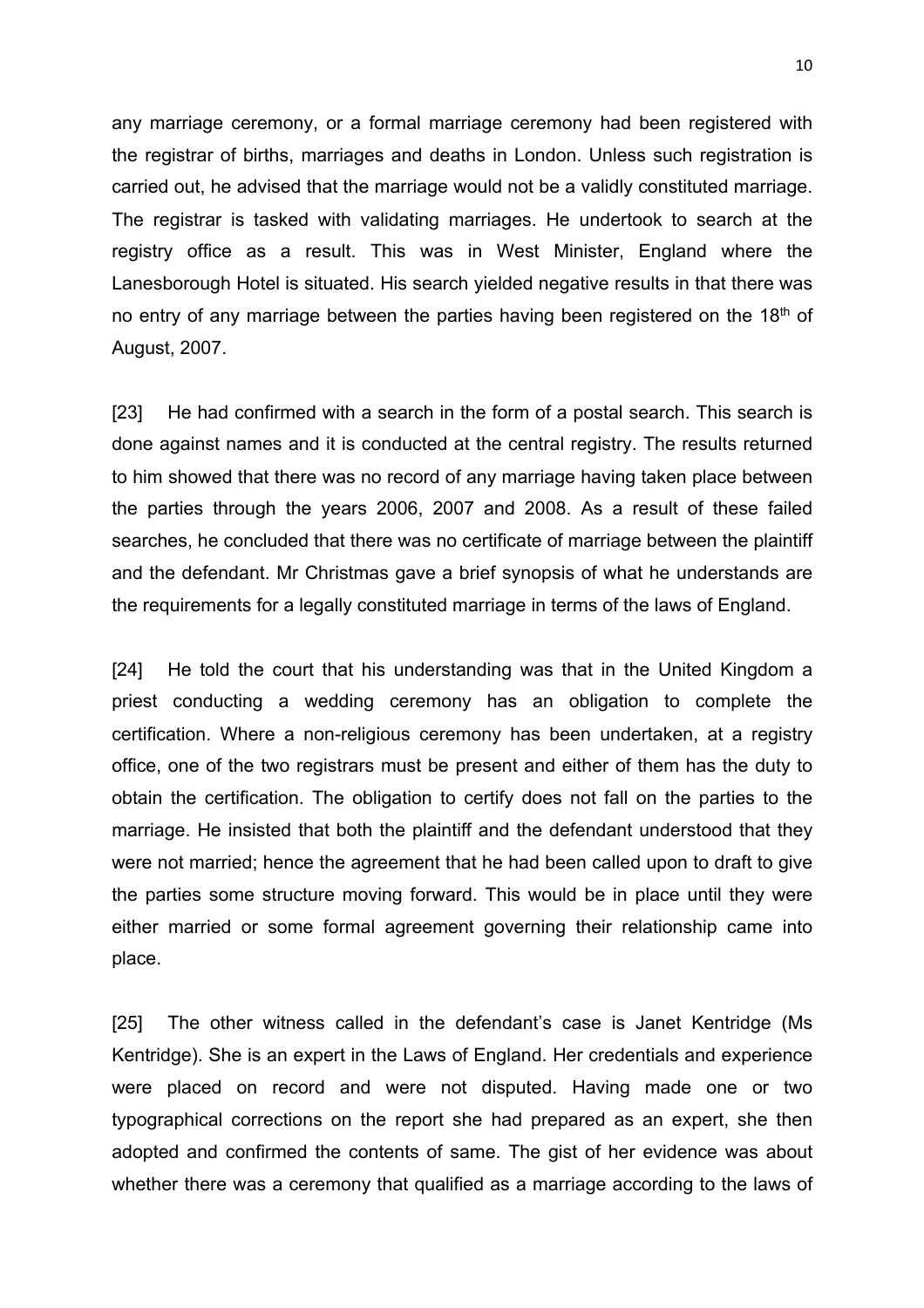England and Wales that had taken place between the parties. She advised the court that a marriage according to the laws of England had to be concluded, and could only be concluded within the parameters of the terms of the Marriage Act  $2$  (the Act). She emphasised that a person was either within the terms of the Act or would not be married. She said this referring to a judgment<sup>3</sup> incorporated in her report.

[26] In *A-M v A-M (Divorce: Jurisdiction: Validity of Marriage)*<sup>4</sup> the court found that there had been a valid marriage and that the court had the necessary jurisdiction to proceed with the divorce. The facts in that case are completely different from the matter before me. The parties had gone through two ceremonies. The first one was an Islamic service which was conducted in London. The husband was already married to someone else and both parties were aware. Four years later a second ceremony took place when, acting on legal advice, the husband sought to regularise the status of the wife in English law. The husband had been advised that to obtain English recognition of his marriage to the wife, he would have to obtain an Islamic divorce, followed by a genuine remarriage valid by local law in a country permitting polygamy. He obtained an Islamic divorce in Sharjah, an Islamic country which recognised polygamous marriage. The marriage, 3 days later, took the form of a revocation of the divorce. Some years later the couple separated, and the wife sought a divorce in England. The husband responded by obtaining a divorce in Sharjah. The husband argued that there was no valid marriage upon which the English court could found jurisdiction to grant a divorce. (This as per what appears in the headnote in *A-M v A-M*).

[27] In deciding whether a marriage existed in *A-M v A-M*, amongst other considerations, the court referred to what is said in Rayden and Jackson's *Law and Practice in Divorce and Family Matters* 17 ed (1997) para 34 that:

'Where a man and a woman have cohabited for such a length of time and in such circumstances as to have acquired the reputation of being man and wife, a lawful marriage between them will be presumed, though there may be no positive evidence of any marriage having taken place, particularly where the relevant facts have occurred outside the

<sup>4</sup> Ibid.

<sup>2</sup> Marriage Act, 1949.

<sup>3</sup> *A-M v A-M* (*Divorce: Jurisdiction: Validity of Marriage)* [2001] 2 FLR 6 para 58.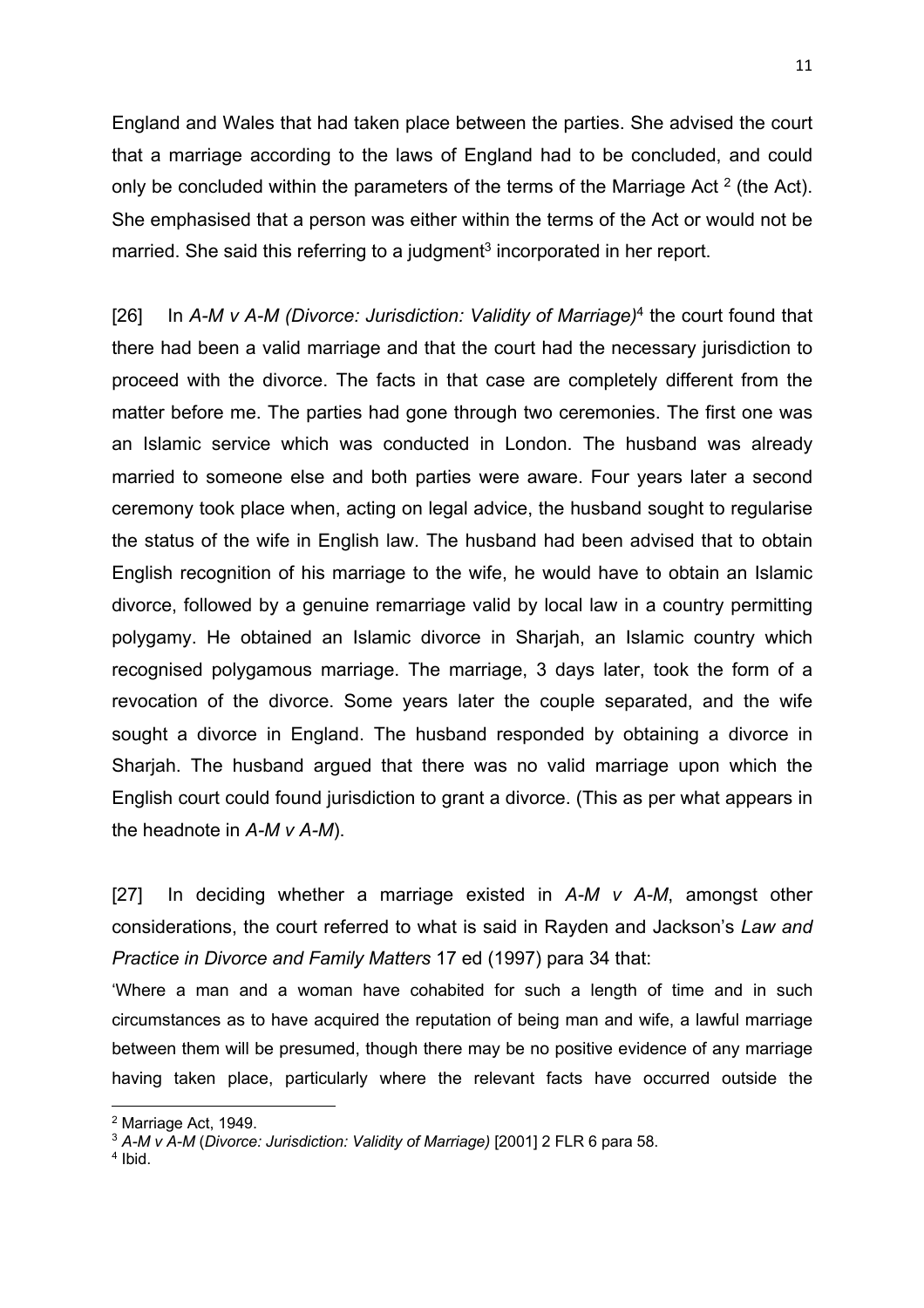jurisdiction; and this presumption can be rebutted only by strong and weighty evidence to the contrary'.

At paragraph 35 of the judgment, the court went ahead and laid down the approach to be adopted when dealing with the said presumption. In *A-M v A-M* the parties had cohabited for 12 years and had had two children in the interim. That is not the position in the present case.

[28] For a marriage in the Church of England there has to have been the publication of banns of matrimony in advance or alternatively a special licence granted or another certificate to have been granted, according to Ms Kentridge. The marriage needs to take place in the church or chapel where the banns were published. Section 8 of the Act sets out stringent requirements about the publishing of banns and it provides as follows:

'No clergymen shall be obliged to publish banns of matrimony unless the persons to be married, at least seven days before the date on which they wish the banns to be published for the first time, deliver or cause to be delivered to him –

- (a) a notice in writing, dated on the day on which it is so delivered, stating the christian name and surname and the place of residence of each of them, and the period during which each of them has resided at his or her place of residence, and
- (b) …'

[29] Section 7 of the Act deals with the time and manner of the publication of banns. In terms of s 7(1) such publication has to happen three Sundays preceding the solemnization of the marriage. Section 9(1) provides that it is not lawful for the banns to be published by any person other than a clergyman. It is only in terms s 14 where an exception is allowed where the publication happens on board His Majesty's ships. No publication of banns in whatever form or manner of form happened in the matter before me. In paragraph 8.3.2 of his affidavit deposed to on 13 April 2015 Reverend Canon Simon Wilkinson (Reverend Wilkinson), the Anglican Clergyman who presided at the blessing ceremony, states in no uncertain terms that there was no publication of the parties' banns of matrimony as required by the Act. As a direct result of that no certification of publication of banns as required in terms of s 11 of the Act had taken place.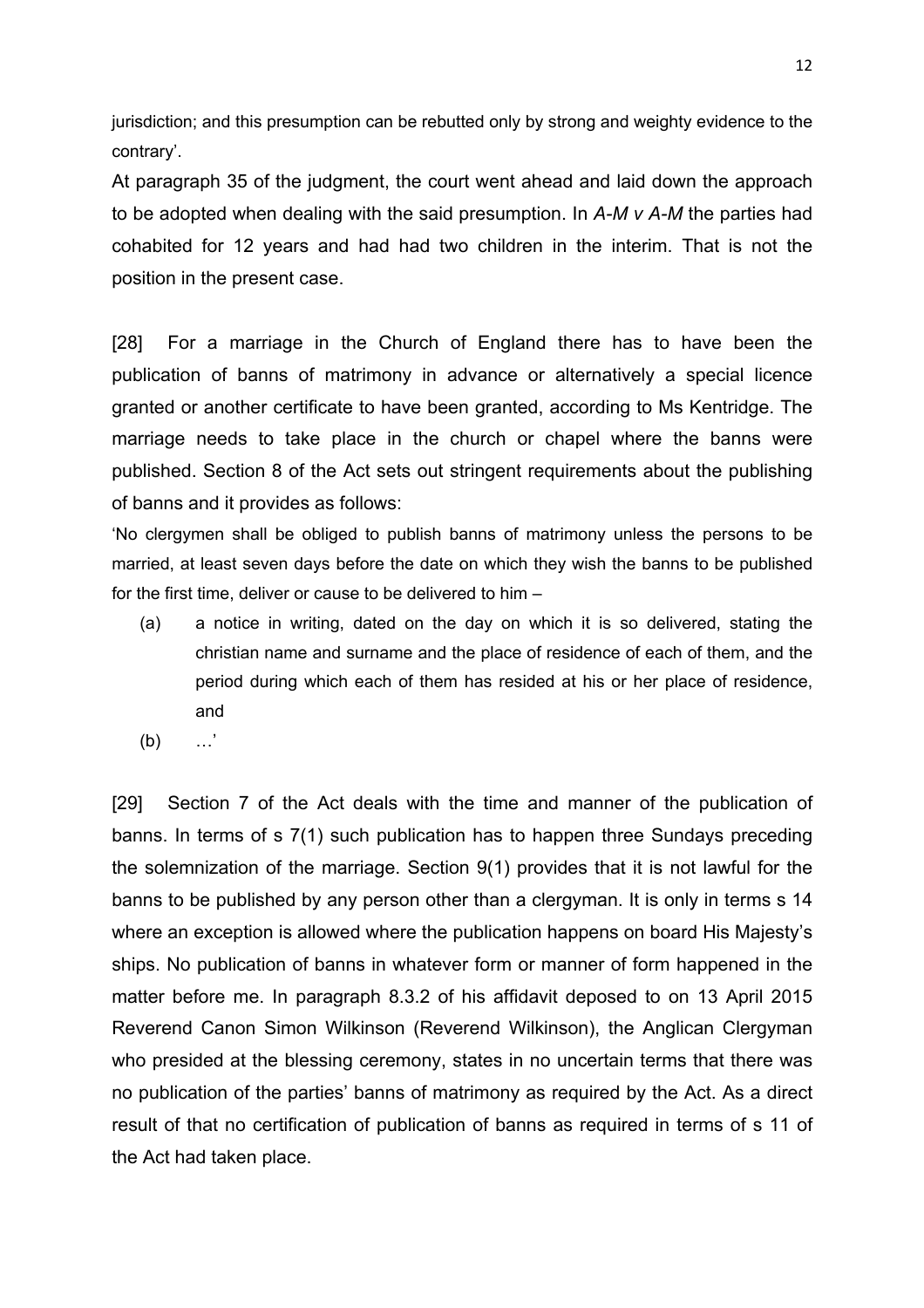[30] Ms Kentridge proceeded and dealt with the other kinds of marriages where the parties are not married according to the rights of the Church of England. These would be marriages taking place in terms of Part 3 of the Act. She confirmed that the Lanesborough Hotel where the ceremony took place would have been an approved premises at the time. The question, however, does not end there, it also has to be established if it was approved under the relevant regulations. According to Ms Kentridge the issue of approval was not necessarily the issue but the question was whether the proceedings of 18 August 2007 qualified as a marriage in terms of the relevant section. Section 26 deals with marriages which may be solemnized on authority of the superintendent registrar's certificate. Section 46B dealing with the solemnization of marriages on approved premises provides as follows:

- '(1) Any marriage on approved premises in pursuance of section 26 (1) (bb) of this Act shall be solemnized in the presence of –
	- (a) two witnesses, and
	- (b) the superintended registrar and a registrar of the registration district in which the premises are situated.'

[31] According to Ms Kentridge, the above subsections were not fulfilled in that there was no superintendent registrar at the ceremony. She in fact insisted, which is of course a fact that there wasn't a registrar at all for the district where the ceremony took place. The further non-compliance with the Act, was the failure by either party to say, in the hearing of the attendees, the words prescribed by the Act in terms of ss 43, 44(3) or (3A). In terms of s 43, if a marriage is to be solemnized in a registered building, without the presence of the registrar, a person authorised by the trustees or governing body of that particular building may be present at the solemnization of the said marriage. The name and address of such person has to be certified to the Registrar General and to the superintendent registrar of the registration district in which the building is situated. This has to be done within a prescribed time and in a prescribed manner.

[32] Section 44(3) makes provision for the words to be contained in a declaration to be made by each of the persons contracting the marriage in a registered building. The declaration must be made in some part of the ceremony and in the presence of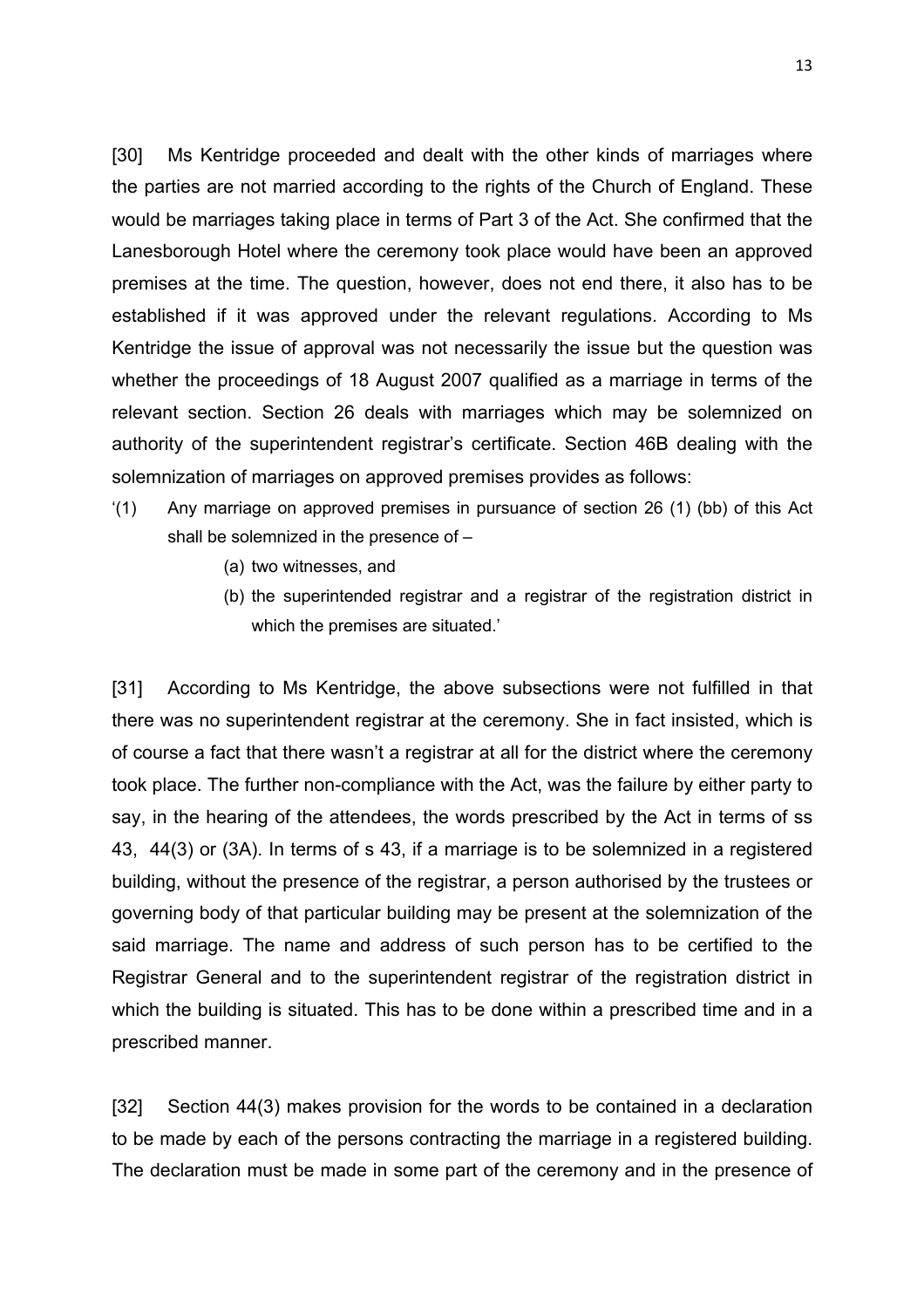witnesses and the registrar or authorised person. The declaration is framed as follows in terms of the relevant subsection:

'I do solemnly declare that I know not of any lawful impediment why I, *AB*, may not be joined in matrimony to *CD*'.

Each of the contracting parties has to say to the other:

'I call upon these persons here present to witness that I, *AB*, do take thee, *CD*, to be my lawful wedded wife [or husband]'.

Section 44(3A) provides words in the alternative in which the declaration may be framed.

[33] Ms Kentridge testified that the essence that needs to be conveyed to every single person in the room, including the person conducting the ceremony, is that there is no legal obstacle to the two parties marrying each other and each individual getting married. The absence of those words is a conclusive indication that no marriage has taken place. She further referred to a prohibition contained in s 46(B)(4) of the Act which provides as follows:

'No religious service shall be used at a marriage on approved premises in pursuance of section 26(1)(bb) of this Act'.

A marriage in approved premises is strictly in terms of the Act, a registry wedding according to Ms Kentridge.

[34] Reverend Wilkinson confirmed this aspect, saying in his affidavit that there was deliberately no reference to any marriage, wedding, union, groom or bride during the ceremony as one would typically have in the case of a wedding ceremony. He deposed that he did not call upon the parties to exchange the peremptory minimum declaration that parties are required to exchange during the solemnization of a marriage at a registered building nor did the parties exchange such declaration.

[35] In her evidence, as an expert Ms Kentridge told the court that a wedding in a registry office is a civil wedding and that if anyone wanted a religious wedding, then they would have to go a whole different route and that a religious ceremony in a hotel is nothing more than a blessing ceremony. The issue of the blessing ceremony is succinctly dealt with by Reverend Wilkinson who says such ceremony is common and well understood in England. He deposed to the fact that many couples would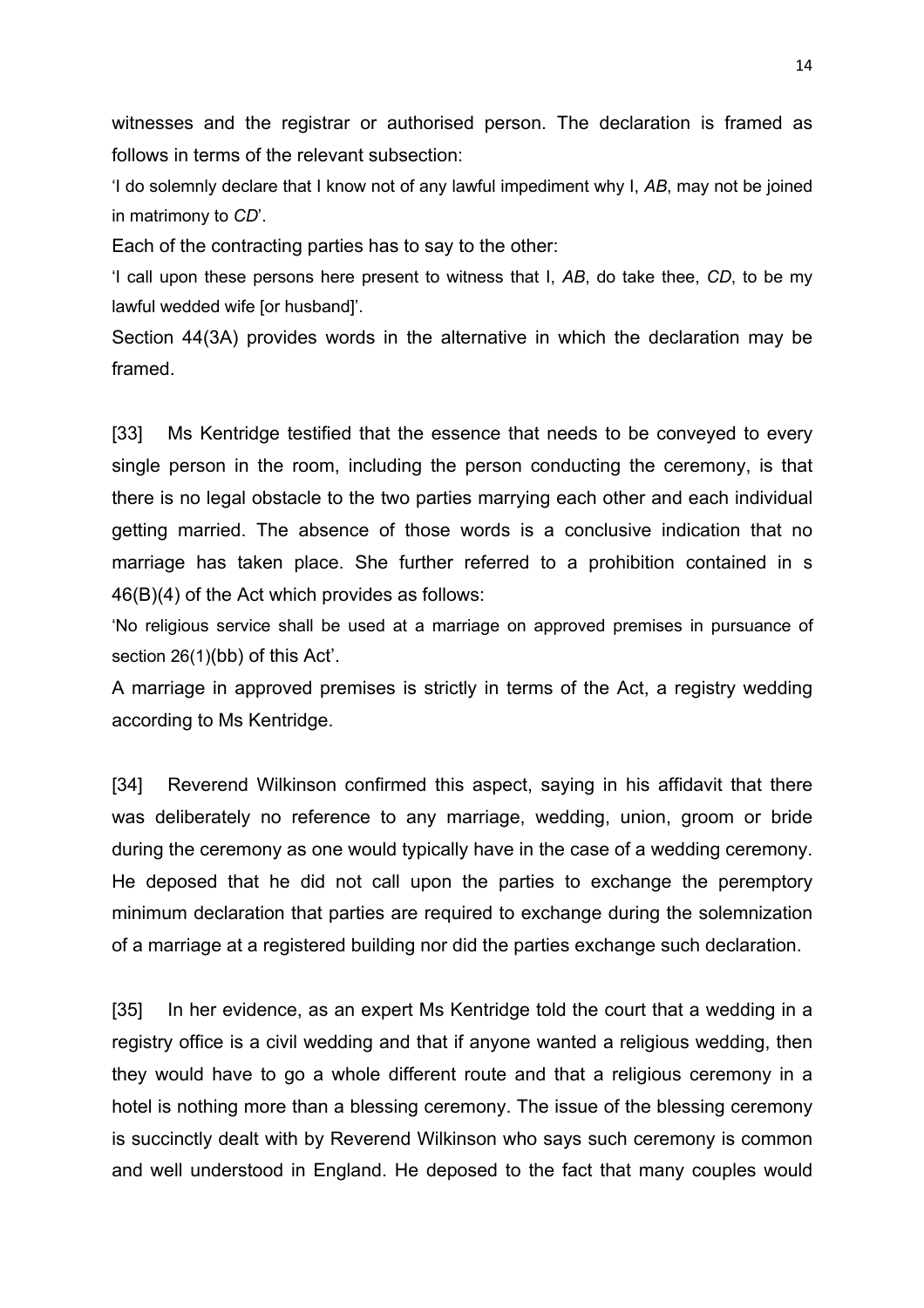typically marry at the local registry office and subsequently have a faith-based ceremony as part of the celebrations.

[36] He insisted that the events planner and the defendant's personal assistant had requested him to do a blessing ceremony. He further said there was no question that a wedding ceremony should or could be conducted. There could have been no wedding ceremony taking place since the parties did not comply with any of the necessary preliminary and peremptory requirements for the solemnization of a marriage, according to Reverend Wilkinson. He was not even authorised to perform a civil wedding ceremony as a clergyman. This was confirmed by Ms Kentridge in her evidence. He then went ahead and dealt with the formalities for a properly constituted wedding as dealt with by Ms Kentridge.

[37] The court was referred to s 75 of the Act. This section deals with offences relating to solemnization of marriages. The relevant sections provide as follows:

- '(1) Any person who knowingly and wilfully-
	- (a) ……
	- (b) solemnizes a marriage according to the rights of the Church of England without banns of matrimony having been duly published (not being a marriage solemnized on the authority of a special licence, a common licence [certificates] of a Superintendent Registrar);
	- (c) solemnizes a marriage according to the said rites (not being a marriage by special licence (or a marriage in pursuance of section 26(1)(*dd*) of this Act) in any place other than a church or other building in which banns may be published;
	- (d) ……

shall be guilty of felony and shall be liable to imprisonment for a term not exceeding fourteen years'.

[38] Ms Kentridge unpacked the provisions of this section of the Act as follows, that if someone were to say they are conducting a marriage in a hotel and there isn't the district registrar and another registrar (as indicated earlier in this judgment) then such person would be guilty of a felony. According to her this prohibition applied to Reverend Wilkinson. This notion is confirmed by Reverend Wilkinson right through his affidavit. In the circumstances, Ms Kentridge insisted that what happened at the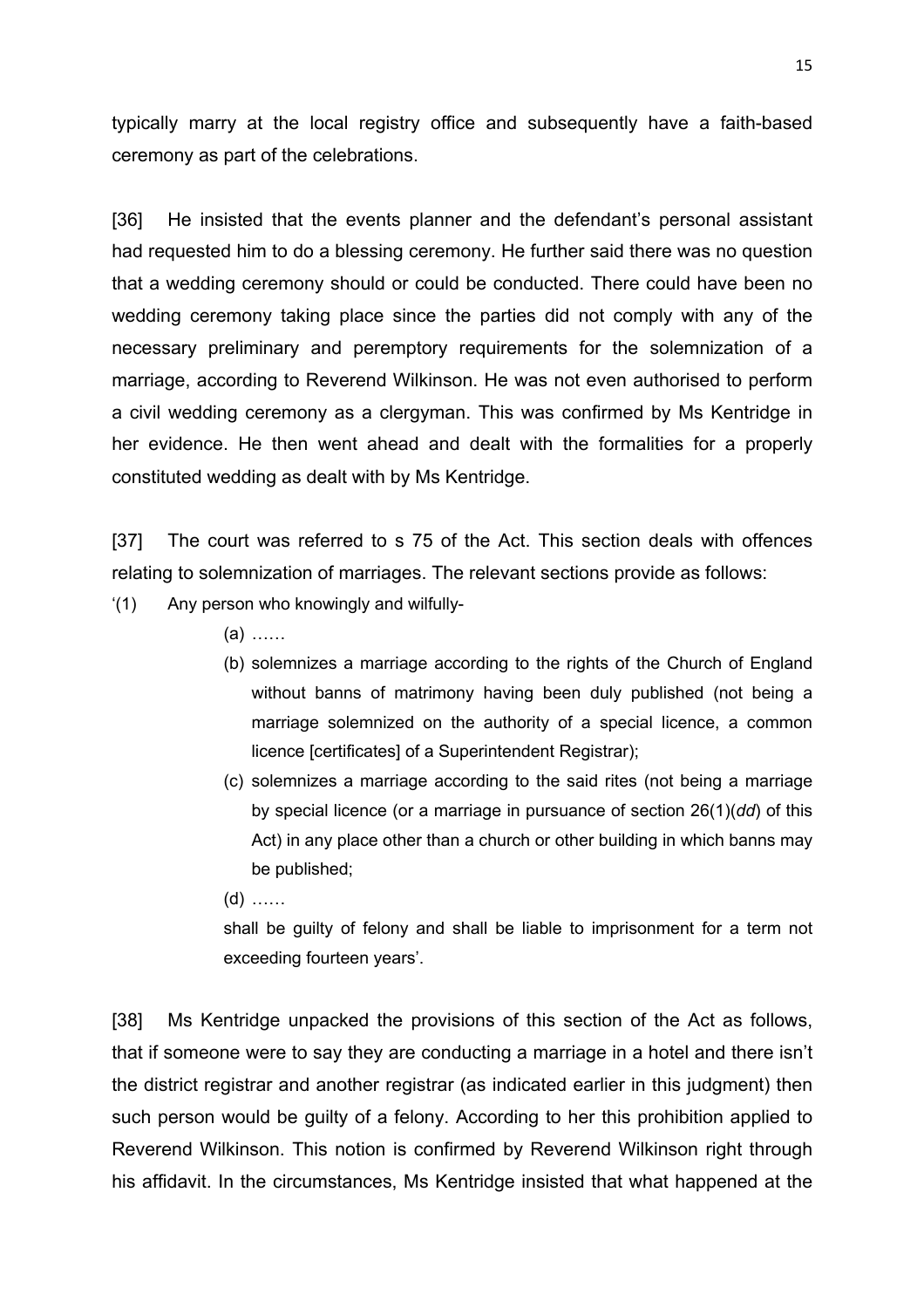Lanesborough Hotel could not have been a marriage. According to her it would not matter that there were dresses that had been prepared, nor whether rings were exchanged, nor the profession of their love by either party, it was still not a marriage. The fact that the invitations referred to a wedding was completely irrelevant in view of the legal status of the ceremony that took place at the Hotel. This was so, she testified, because the legal prerequisites had not been fulfilled.

[39] In *Attorney-General v Akhter & Ors* <sup>5</sup> heard in the Royal Courts of Justice on 14 February 2020 it was said that agreements to marry do not give rise to legal rights, and that no action lies for their breach. It was further stated that a person could change their mind and break their promise to do so right up to the last minute before the proposed marriage ceremony or even during the ceremony. It was further considered that from a legal point that it does not matter how deeply hurtful such breach is to the person's intended spouse. Such agreements to marry do not give rise to legal rights and no action lies for their breach.

[40] It was further said in the same judgment that other than in the context of consent, mere intention (to marry) could not change the legal effect of a ceremony of marriage. <sup>6</sup> The question of whether a marriage is void had to depend on the facts as they were at the date of the alleged marriage, such determination could not be wholly dependent on future events, such as the intention to undertake another ceremony.<sup>7</sup>

[41] The evidence of Ms Kentridge also dealt with the failure to obtain a licence. This was so because the parties had not given notice of their marriage to the registrar. She gave a detailed account of how the notice of marriage has to be done in terms of s 27 of the Act. Chief amongst the requirements of s 27 is that each party has to go in person to give the said notice to the registrar. Ms Kentridge also dealt with the requirements of the Asylum and Immigration Act of 2004 dealing with the necessity for special permission for anyone coming to England to get married there.

<sup>5</sup> *Attorney-General v Akhter & Ors* [2020] EWCA Civ 122.

<sup>6</sup> Ibid para 97.

 $<sup>7</sup>$  Para 103.</sup>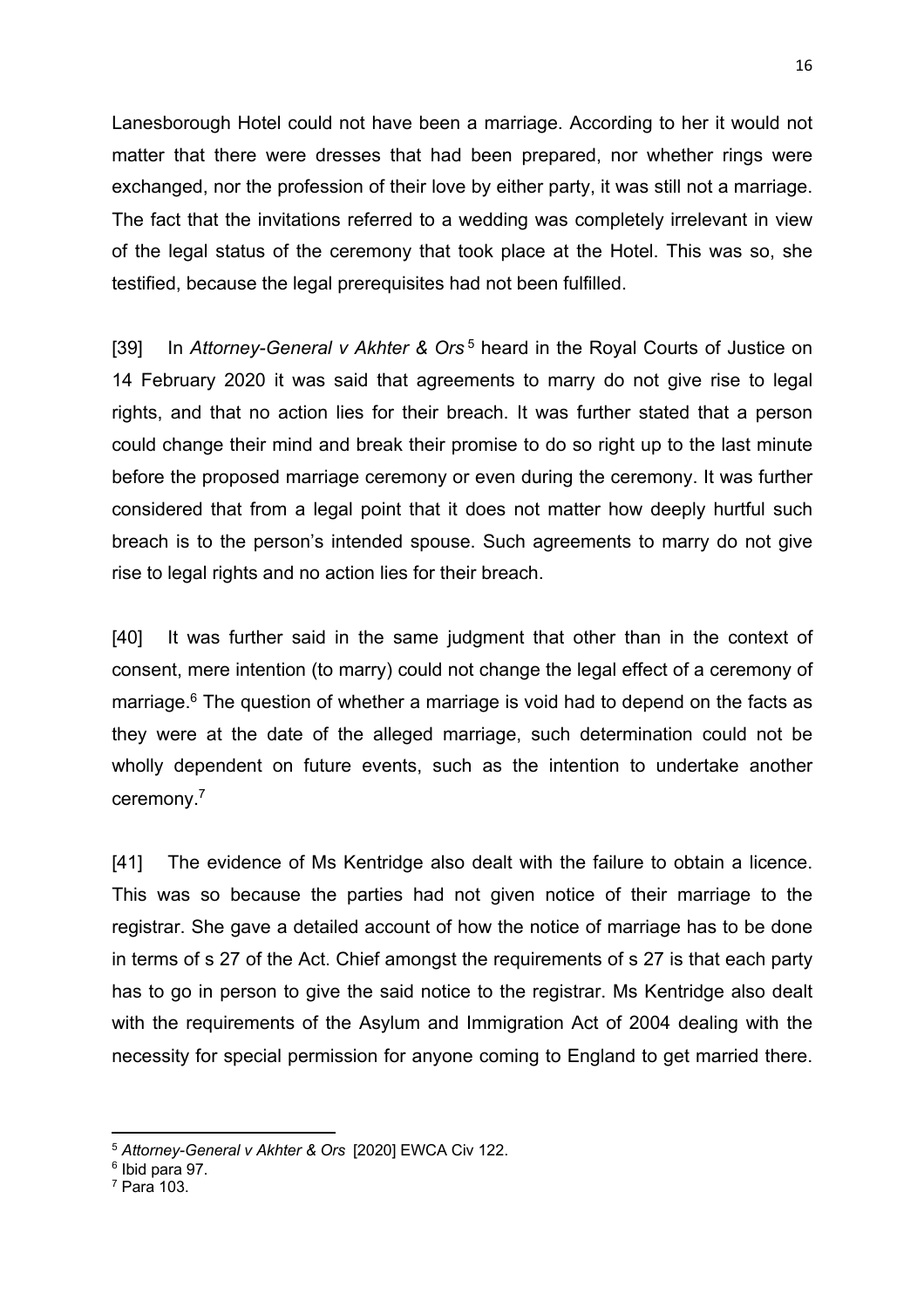According to her a notice has to be given for a longer time for anyone intending to come into England to get married. This did not happen in the case of the plaintiff.

[42] The person who officiates at a wedding has a duty to register the said marriage according to English law and based on Ms Kentridge's evidence. In the case of a religious proper marriage, the clergyman conducting the marriage ceremony has to effect the registration there and then. In his affidavit at paragraph 8.6.3 Reverend Wilkinson says the following:

'I did not register in duplicate in two marriage register books the particulars relating to the alleged marriage. In addition, the register books were not signed by Steyn, Botha and two witnesses. This is for the simple reason that a marriage between Botha and Steyn was not solemnized.'

[43] Ms Kentridge concluded her expert evidence by saying that there was not and could not have been a marriage on 18 August 2007 at the Lanesborough Hotel. She emphasised that it could not have been a marriage and no marriage was registered. She reiterated that one fell within the Act or they are not married. Her evidence was not challenged on any front. The evidence of Ms Kentridge concluded the defendant's case.

[44] In his closing argument, Mr *Naidoo*, counsel for the plaintiff; conceded that a consideration of Ms Kentridge's evidence indicated, to a large extent that there are peremptory provisions in the Act that had not been complied with. That notwithstanding, Mr *Naidoo* submitted that, based on the *Akhter* judgment, the court in this case was called upon to go beyond determining whether there was a marriage or not. According to him, the court has to make a determination as to whether the marriage claimed by the plaintiff is what is referred to as a non-marriage and a marriage that is void for non-compliance with the strict requirements. He argued further that such determination is of immense importance in that that kind of distinction (between a non-marriage and a marriage that is void) would determine whether a second legged enquiry in respect of any claims against the defendant can be determined.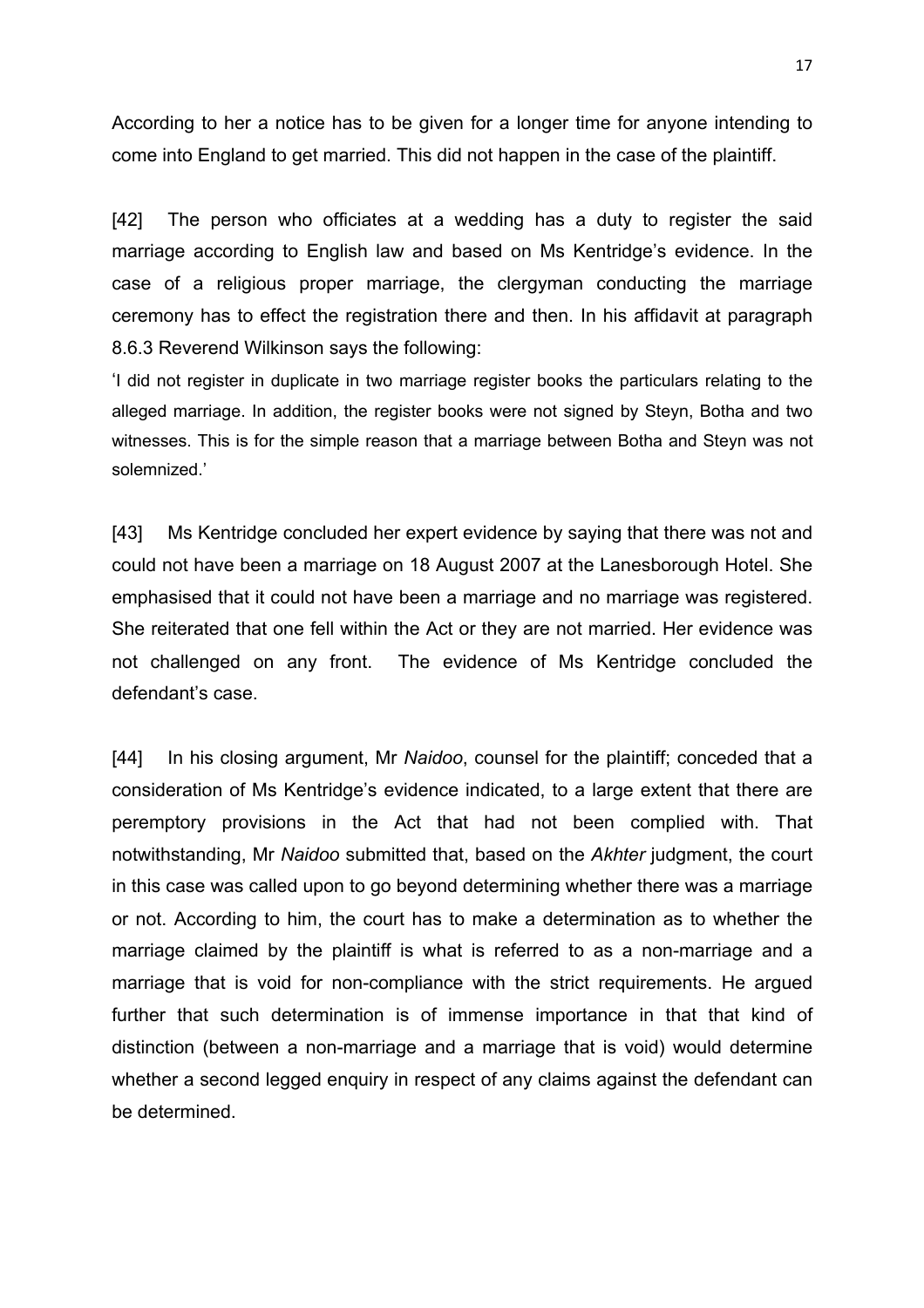[45] Before going further with Mr *Naidoo's* submissions in this regard it is apt to consider what was said by Kruger J in his judgment of 15 May 2017. At paragraph 21 he says the following:

'As is evident from the excerpts of the agreement [of 11 December 2007], the parties acknowledged that they were not married to each other.

…prescription in respect of all claims that the plaintiff may have had against the defendant, commenced to run, in my view, from the  $11<sup>th</sup>$  December 2007 (The defendant has averred that it commenced earlier  $-29<sup>th</sup>$  August 2007-'

#### And at paragraph 24:

'I am of the view that as the proposed alternate claims have prescribed, the application for leave to amend cannot be said to be *bona fide* and the application must fall on this ground alone'.

The agreement referred to in paragraph 6 of this judgment deals with what would be due to the plaintiff "*upon the conclusion of the marriage*" (my emphasis). Based on the decision that I am going to arrive at as well as the excerpts from Kruger J's judgment the contents of this document do not warrant any further attention in this judgment.

[46] Kruger J found merit in the argument on behalf of the defendant that no meaningful purpose would be served in allowing an amendment which would be met by a plea of prescription. He further had misgivings about the context of the application to amend itself in that he found that a perusal of the proposed amendment, together with the defendant's objection thereto revealed that the proposed particulars of claim (in that application) would be expiable. This he based on the fact that, in so far as he was concerned, there was a lack of particularity in a number of these particulars of claim which he went ahead and enumerated at paragraph 28 of his judgment. Referring to *Rousalis v Rousalis*<sup>8</sup> he concluded at paragraph 34 that the proposed alternate claims did not fall within the ambit of the decree of divorce nor could they be said to be ancillary to a divorce action. He stated that it was common cause that the defendant did not reside or carry on business within the area of this court's jurisdiction. As a result, he found, that this court did not

<sup>8</sup> *Rousalis v Rousalis* 1980 (3) SA 446 (C).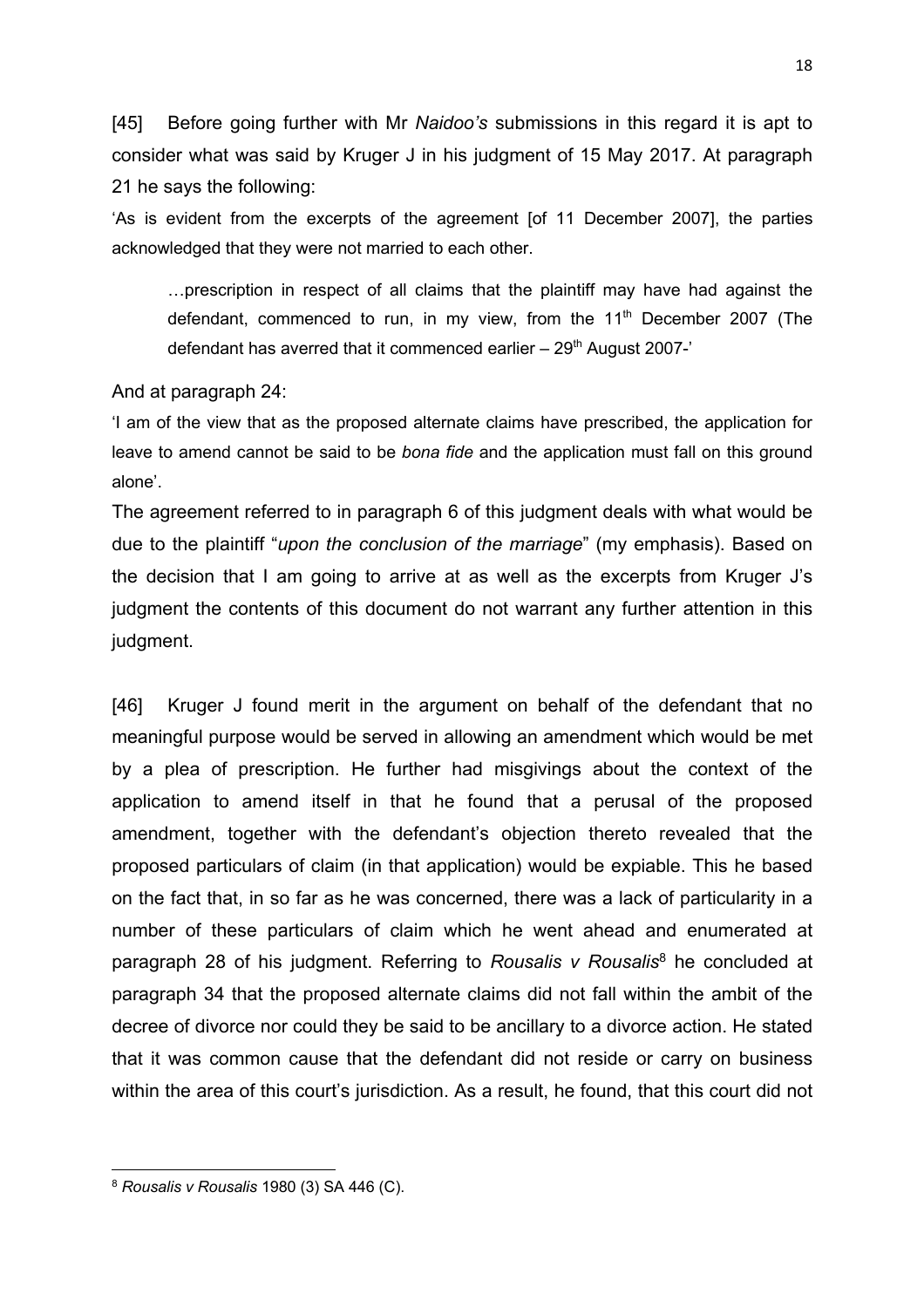have jurisdiction in respect of the alternate claims as they were set out in the proposed amendment (before him).

[47] A consideration of the excerpts of Kruger J's findings makes it difficult to understand how the plaintiff would even commence considering "any claims against the defendant". The two marriages referred to by Mr *Naidoo* were distinguished in the *Akhter* judgment as follows:<sup>9</sup>

'The most significant practical difference is that a non-marriage creates no separate legal rights while a decree of nullity entitles a party to apply for financial remedy orders under the 1973 Act'.

The Justices in the *Akhter* judgment noted that the trial judge had adopted a more flexible approach as there had been a reference to human rights (relating to the rights of the children in the relationship of the respondents in that judgment).

[48] The Justices went further to say that it is the status of a valid marriage alone which creates rights and obligations and not any other form of relationship. At paragraph 46 of the *Akhter* judgment it was stated that a void marriage is "strictly speaking, a contradiction in terms". (This said with reference to *Bromley's Family Law* 11 ed, 2015 by Lowe and Douglass at 67). It was further said that, that was so because it had no legal effect on the status of the parties. On the other hand, a decree of nullity, it was said, could be said to be only declaratory because it does not make the marriage void. It was significant because it entitled the parties to apply for financial remedy orders under the Matrimonial Causes Act 1973 (the 1973 Act) .

[49] The *Akhter* judgment also dealt with the concept of a non-marriage. At paragraph 52 it was said that the Act and the 1973 Act set out when non-compliance with certain of the required formalities will make a marriage void. It was said in that judgment that those two Acts did not contain any provisions setting out when a ceremony would not be within the Act at all. The judgment further stated that "it had long been recognised, however, that there must be some ceremonies or acts which do not create even a void marriage and which, therefore, do not entitle a party to a

<sup>9</sup> *Attorney- General v Akhter & Ors* [2020] EWCA Civ 122 para 6.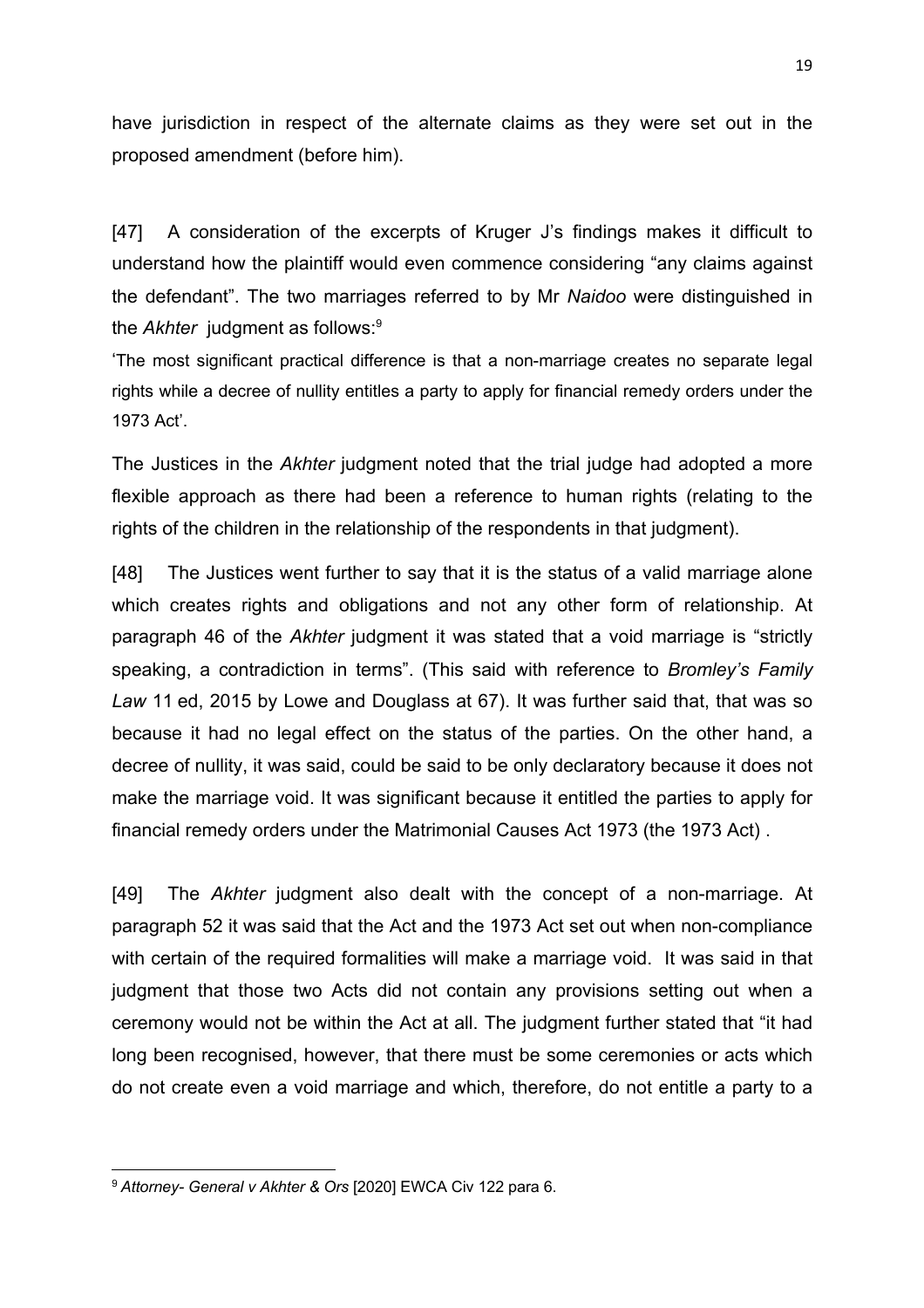decree of nullity". <sup>10</sup> The following statement referred to in paragraph 52 of the *Akhter* judgment is of relevance in this matter:

'We would also refer to, *The Formation and Annulment of Marriage*, 1<sup>st</sup> Ed 1951, in which Joseph Jackson said, at p. 65, that "the question whether a marriage is void, voidable or valid presupposes the existence of an act allegedly creative of the marriage status"'.

[50] A reference was made at paragraph 53 to *R v Mohamed (Ali)*<sup>11</sup> where it was said to be within the Act, the ceremony "must be at least one which will prima facie confer the status of husband and wife on the two persons. In no uncertain terms, the uncontradicted evidence in the case of the defendant shows that the ceremony at the Lanesborough Hotel did not and could not have achieved this result. The court expressed its reservations about the term "non-marriage" and indicated that it would propose that they should be called a "non-qualifying ceremony" to signify that they are outside the scope of both the 1949 and the 1973 Acts.<sup>12</sup> It was further stated that the focus should be on the ceremony.

[51] Mr *Naidoo* argued that the marriage in this case would fall into the category of a voidable marriage. He argued that this was so because the basic requirement of an intention of the parties to marry was common cause and that the parties had cohabited before the ceremony. He also cited the fact that there was an engagement and that there was no impediment in law that prevented the parties from marrying. Further in his address, Mr Naidoo inadvertently stated that "up to the stage at which the ceremony was conducted and **those vows were exchanged**". This is, with respect, not an entirely correct statement in that we know that Reverend Wilkinson stated categorically that no vows were exchanged between the parties.

[52] The authorities that I have referred to previously in this judgment clearly show that the intention and belief of the parties is immaterial if the ceremony is not within the four corners of the Act. I do not intend regurgitating those authorities save to say that the argument based on these aspects has no merit. The court was further requested to make a determination on what counsel referred to as a purported

 $10$  Ibid para 52.

<sup>11</sup> *R v Mohamed (Ali)* [1964] 2 QB 350n.

<sup>12</sup> *Akhter* para 64*.*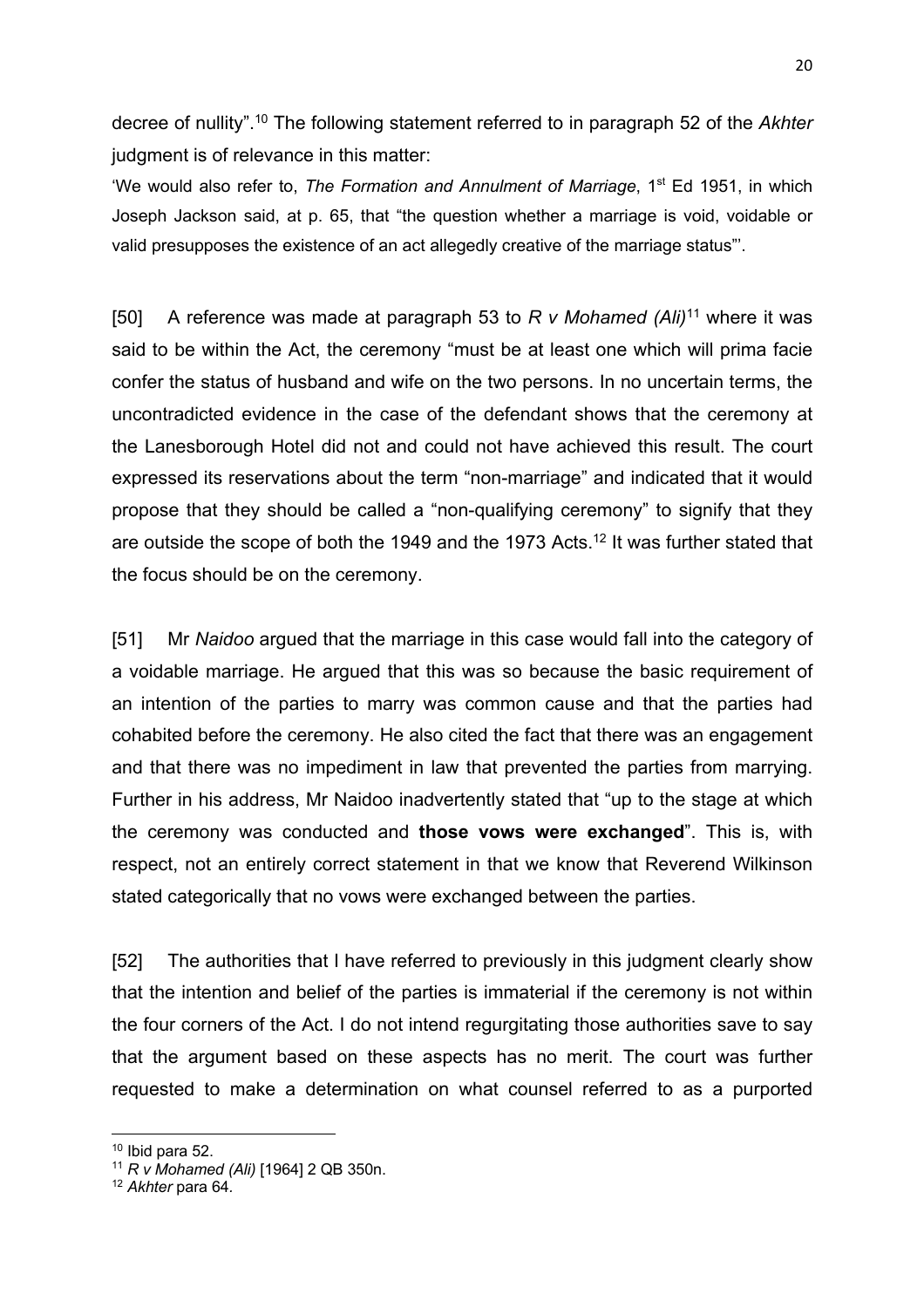marriage and to draw that distinction whether it is a void or a voidable marriage. This argument will not fly, firstly because the court will not have jurisdiction to make that determination. This court is called upon to determine if any marriage took place between the parties on 18 August 2007. That mandate does not extend to propping up some kind of ceremony that occurred outside the Act.

[53] Section  $2(1)$  of the Divorce Act<sup>13</sup> confers jurisdiction to a court in instances if the parties or either of the parties is:

- '(a) domiciled in the area of jurisdiction of the court on the date on which the action is instituted or
- (b) ordinarily resident in the area of jurisdiction of the court on the said date and have or has been ordinarily resident in the Republic for a period of not less than one year immediately prior to that date.'

[54] Divorce action is defined as:

'an action by which a decree of divorce or other relief in connection therewith is applied for, and includes

- (a) an application *pendente lite* for an interdict or for the interim custody of, or access to a minor child of the marriage concerned or for the payment of maintenance; or
- (b) an application for a contribution towards the costs of such action or to institute such action, or make such application, *in forma pauperis*, or for the substituted service of process in, or the edictal citation of a party to, such action or such application;'.

The parameters of this section are clear and they do not incorporate what was submitted by counsel as a determination to be made by this court.

[55] In his response Mr Subel, counsel for the defendant correctly drew the court's attention to the fact that the only jurisdiction in this regard that the court possesses is only on one issue, and that is, is there a valid marriage? He was further correct in saying that one does not grant a decree of divorce in respect of void, so-called void marriages or voidable or putative marriages. Further as was correctly argued by defendant's counsel, the determination now sought to be made by this court, does

<sup>21</sup>

<sup>13</sup> 70 of 1979.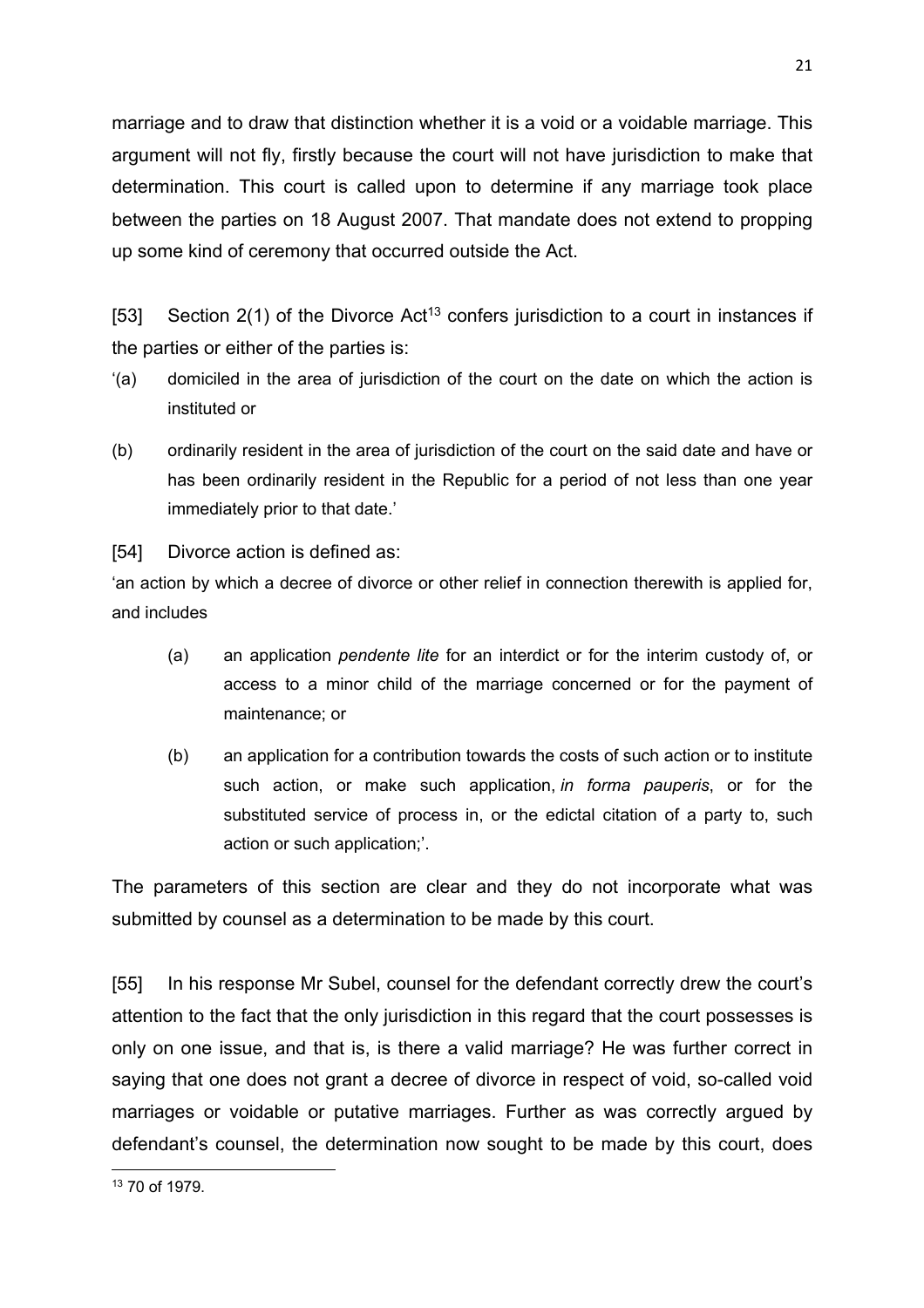not fall within the ambit of the relief claimed by the plaintiff. Counsel further reiterated that the expert Ms Kentridge had clearly stated that what had happened between the parties in this case was a non-marriage and that her evidence had not been challenged nor had this aspect been further canvassed on behalf of the plaintiff.

[56] Counsel for the defendant gave quite a detailed submission of his observations of the type of a witness that the plaintiff was. He re-iterated the fact that all the litigation that the parties have had to go through has been unnecessary considering the fact that the plaintiff must have known way back in 2007 that no marriage had taken place between her and the defendant. The evidence in the transcript that was graciously provided to the court gives a clear indication of the lengths that the plaintiff was prepared to go to for her to be found to have been married to the defendant. She dismally failed to achieve this. The least said about her as a witness, the better. She was a poor witness, argumentative right through her testimony. She avoided answering questions directed at her. She insisted on making empty, unsubstantiated allegations. As was observed by counsel for the defendant, whenever she found herself trapped in the web of her inconsistencies, she pleaded duress or lack of capacity for which she has nothing to show.

[57] The plaintiff was the one alleging the existence of a marriage which she insisted had taken place in a foreign country. The sequence of events shows that she was represented at all the crucial stages of this litigation. It was incumbent upon her to present before this court the foreign legislation on which she relied to sustain her claim of there having been a marriage existing between her and the defendant. She failed to do this, despite the existence of Ms Kentridge's expert opinion in the file, years before this trial took place. The evidence of her sister, Ms Jacqueline Anne Burger and her friend Ms Paula Anne Xenopaulos did not take her case any further as it all amounted to the repetition of her evidence on the purported marriage.

[58] On the other hand, the defendant meticulously prepared for this trial. He placed the court in a proper position to understand what the requirements of the law were where the ceremony took place. The court has no reason to question the undisputed evidence of Mr Christmas and the expert evidence of Ms Kentridge. The cross- examination of Mr Christmas did not in any way affect the probative value of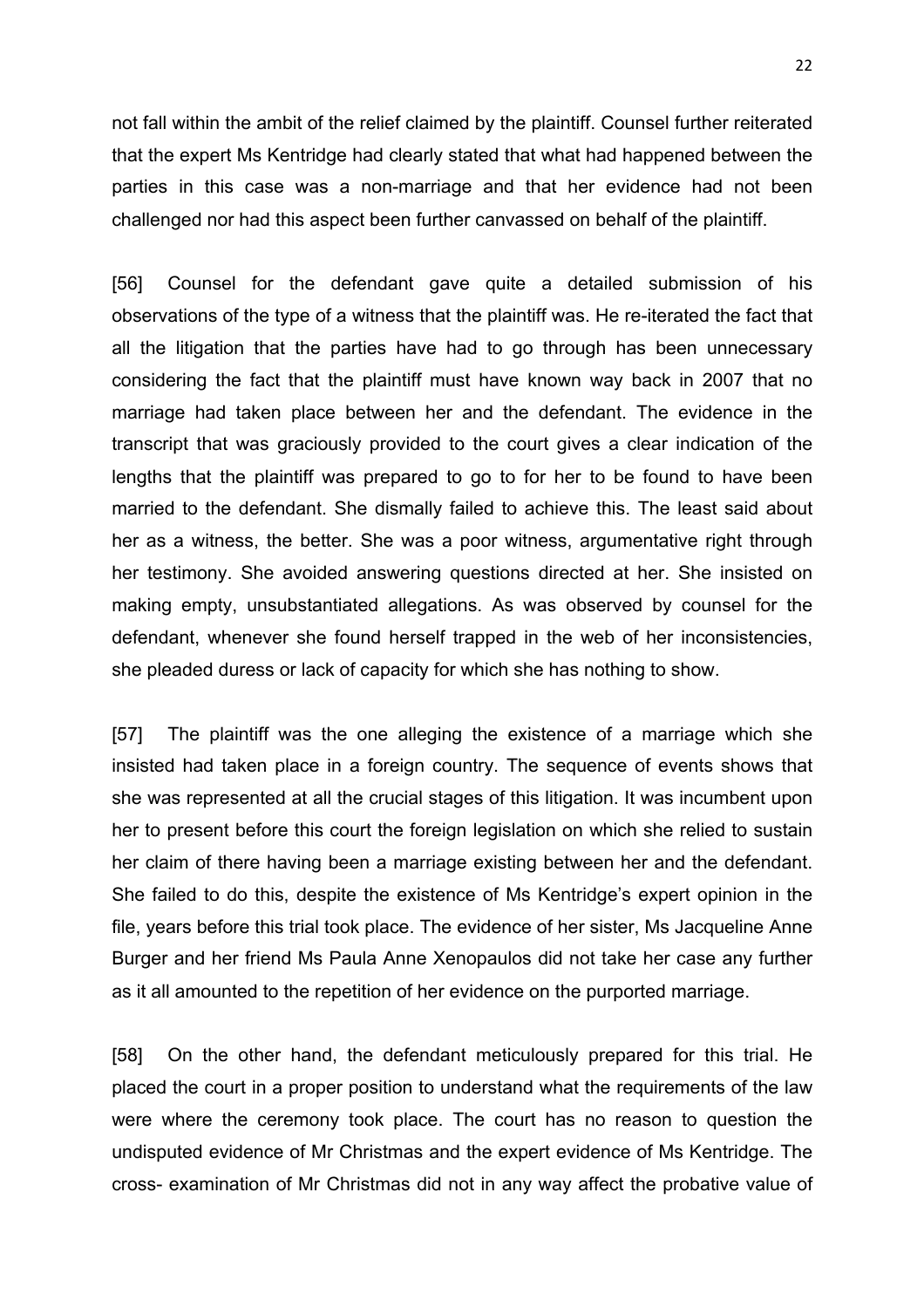his evidence, based on his personal involvement with the parties and his experience as a retired barrister of the London courts. The contents of the affidavit that was submitted by Reverend Wilkinson were not challenged in any way and the court was not given any reason not to accept the affidavit as deposed to by the Reverend.

[59] The evidence presented by the defendant leaves no shadow of doubt in my mind that there was never a marriage contracted between the plaintiff and the defendant. As a result, there can be no talk of a decree of divorce as correctly argued by counsel for the defendant. It is my considered view that the plaintiff has all along known that there is and there never was a marriage existing between her and the defendant. She may not have been schooled in English law as she argued in court, but the explanation given to her by the defendant in that the preparations were not up to scratch so as to lead to the celebration of a marriage, was sufficient for her to understand that the ceremony conducted by Reverend Wilkinson could not be turned into a marriage just by what she allowed herself to believe. She knew that the prerequisites for a marriage in English law had not been met.

[60] If all of this was not sufficient to convince her that no marriage had resulted from the ceremony that took place at the Lanesborough Hotel on 18 August 2007, then surely on either the  $28<sup>th</sup>$  or  $29<sup>th</sup>$  of August when the parties met with Mr Christmas at the hotel, where the document referred to in these proceedings was drafted, then, she clearly was aware that there was no marriage that had been concluded between her and the defendant. That knowledge notwithstanding, the plaintiff has continued litigating, knowing well that this was an exercise in futility. She decidedly ignored the subtle warnings given by Kruger J in his orders referred to earlier in this judgment.

[61] In the *Akhter* judgment the Justices made reference to the judgment of *Dukali v Lamrani (Attorney General intervening)*<sup>14</sup> where it was said that the marriage was "neither valid nor void but was not non-existent". It was further stated that the marriage was not valid "because there was manifold non-compliance with every requirement of the Marriage Acts as to notification, use of a registered or approved

<sup>14</sup> *Dukali v Lamrani (Attorney General intervening)* [2013] 2 FLR 1099.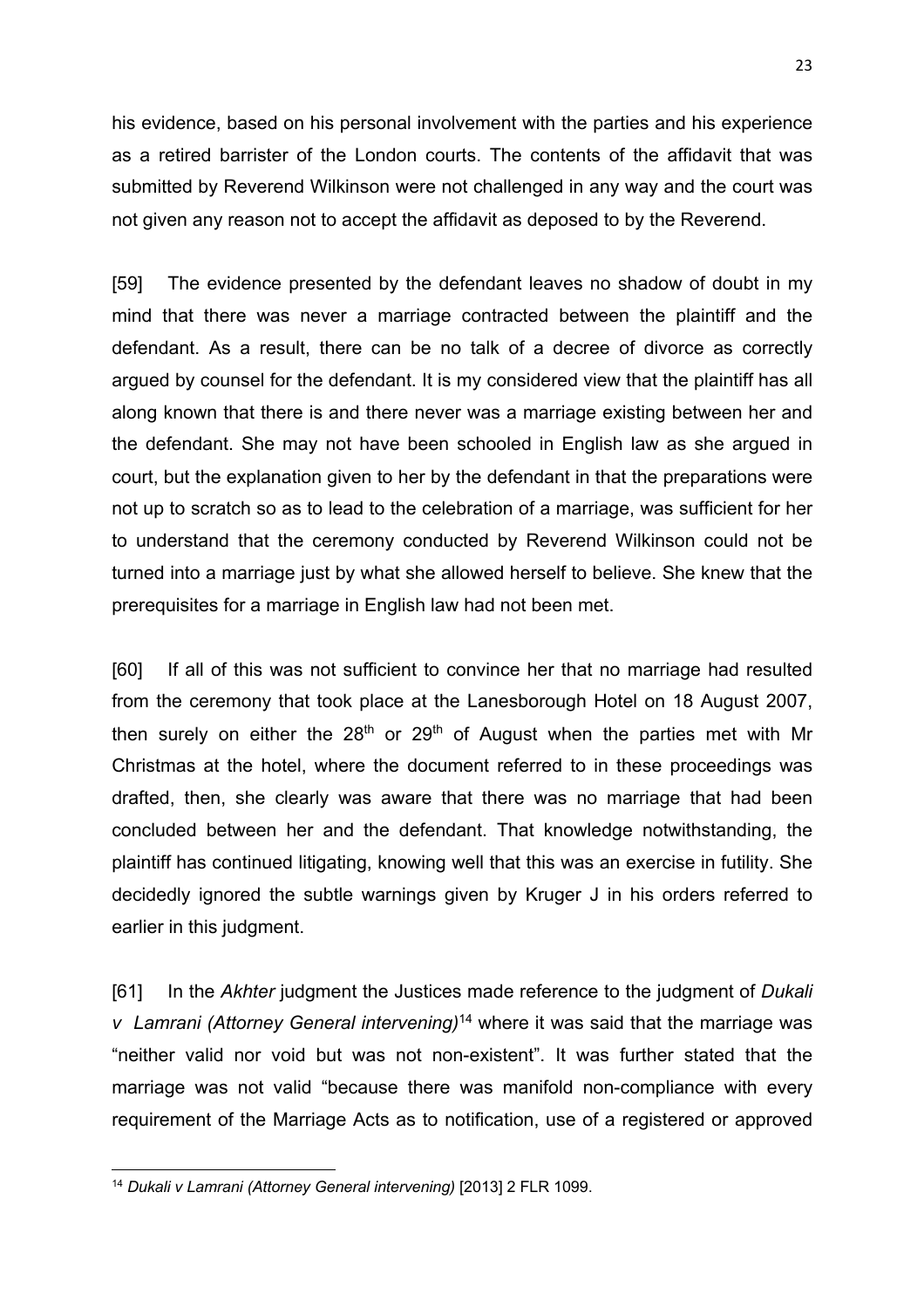venue, form, authorisation of the officiant and subsequent registration". <sup>15</sup> In *Akhter* it was further stated that it was also not a void marriage because "it did not even purport to be a marriage under the provisions of the Marriages Acts; the parties had not "purported to inter-marry under the provisions of [PART III] of the 1949 Act at all". It was therefore a "non-marriage".<sup>16</sup> The judgment stated further that agreements to marry did not give rise to legal rights, and that no action lies for their breach.<sup>17</sup>

[62] Like in the *Akhter* judgment, in this case the parties knew that the ceremony had no legal effect and that they would need to undertake another ceremony which complied with the requirements of the Act or in the case before me, a ceremony in terms of the marriage laws of South Africa if they were to be validly married. The indications emanating from the body of the evidence are that the plaintiff was content with the state of affairs. She does not seem to have even once raised the issue of the marriage that had failed to take place in England once the parties were back in South Africa.

[63] The judgment of *Akhter*<sup>18</sup> refers with approval to an article entitled 'The Legal Treatment of Islamic Marriage Ceremonies' <sup>19</sup> where it is stated that "it would be wrong in principle for those who know that they are flouting the law to have more rights than those who do not". The judgment<sup>20</sup> further stated that even if a wife's claim to a share of what would otherwise be matrimonial assets amounts to "property rights", the gateway to those property rights would be a right to a decree of either divorce or nullity. In the matter before me, I am satisfied that that right to a decree of divorce has not been established. I am further satisfied that no marriage was ever concluded between the plaintiff and the defendant. In the circumstances, this court has no legal mandate to issue any decree of divorce. That prayer by the plaintiff falls to be dismissed with costs.

#### **Costs**

 $15$  Ibid para 36.

<sup>16</sup> *Akhter* para 57.

<sup>17</sup> Ibid para 88.

<sup>18</sup> *Akhter* para 45.

<sup>&</sup>lt;sup>19</sup> Professor Probert and Shabana Saleem 'The Legal Treatment of Islamic Marriage Ceremonies' (2018) *Oxford Journal of Law and Religion*, 7, 376-400 at 390.

<sup>20</sup> *Akhter* para 72.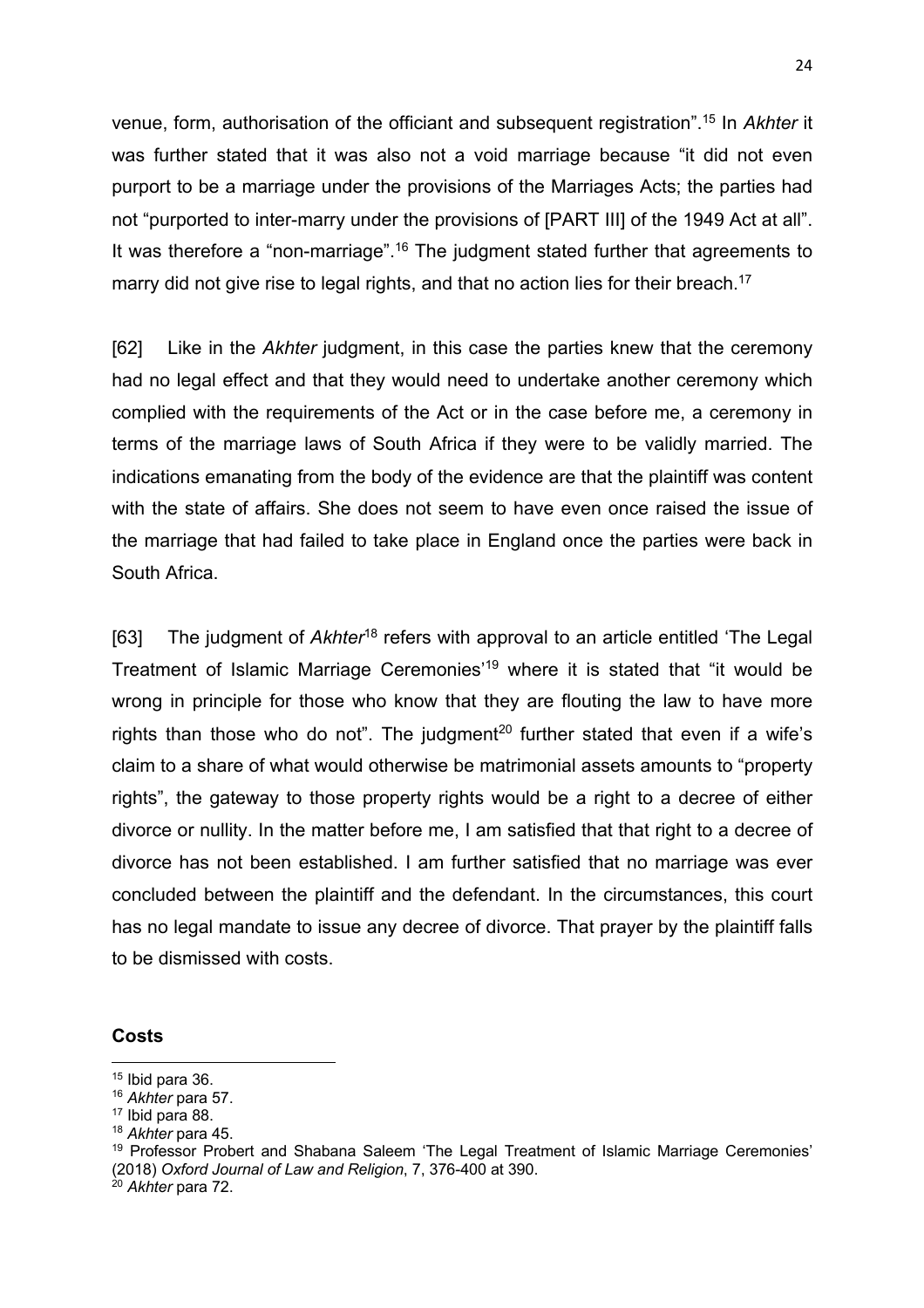[64] Counsel for the defendant has submitted that costs on the scale as between attorney and client are justified in this case. His motivation for this scale is that not only is the claim frivolous and vexatious, but that the plaintiff has done everything possible to delay the matter being heard. He submitted further that the plaintiff had failed to comply with the directives of this court. Such failure had, according to counsel's submissions, resulted in the defendant having pro-actively taken steps that were required of the plaintiff as *dominus litis* to ensure that the matter was enrolled and trial ready. He submitted that on two separate occasions the defendant had been required to bring an application to strike out and dismiss the plaintiff's action. The first set of costs was granted against the plaintiff on 27 January 2020 and it was on an attorney and client scale.

[65] The costs of the second application to dismiss (issued on 3 June 2020) was reserved for determination by the trial court in an order of Vahed J dated 2 October 2020. Counsel has coupled this with the costs of the meeting held in Chambers with the presiding judge in this matter on 22 October 2020. Counsel argued that the same costs order had to be made as the order made in relation to the first application to dismiss. The basis for this argument was according to counsel, the fact that the plaintiff had persisted in her default in complying with the directives of this court and had failed to attend to the pagination of the court file and production of the trial bundle. In the circumstance counsel for the defendant indicated that the costs sought were to include the costs occasioned by the engagement of two counsel and to be taxed on the scale as between attorney and client. His submission in this regard was that the costs should include the qualifying fees of Ms Kentridge.

[66] Mr *Subel* justified the appointment of two counsel on the consideration that this was a very important matter. He further submitted that on the pleadings there was a claim for an amount equal to half of the estate of the defendant. The papers had grown enormously, and getting the matter trial ready had been a very difficult exercise. The court has been asked to declare Ms Kentridge as having been a necessary expert witness. I will hasten to say that if one considers the pronouncement of Van Heerden J in *Atlantic Harvesters of Namibia (Pty) Ltd v*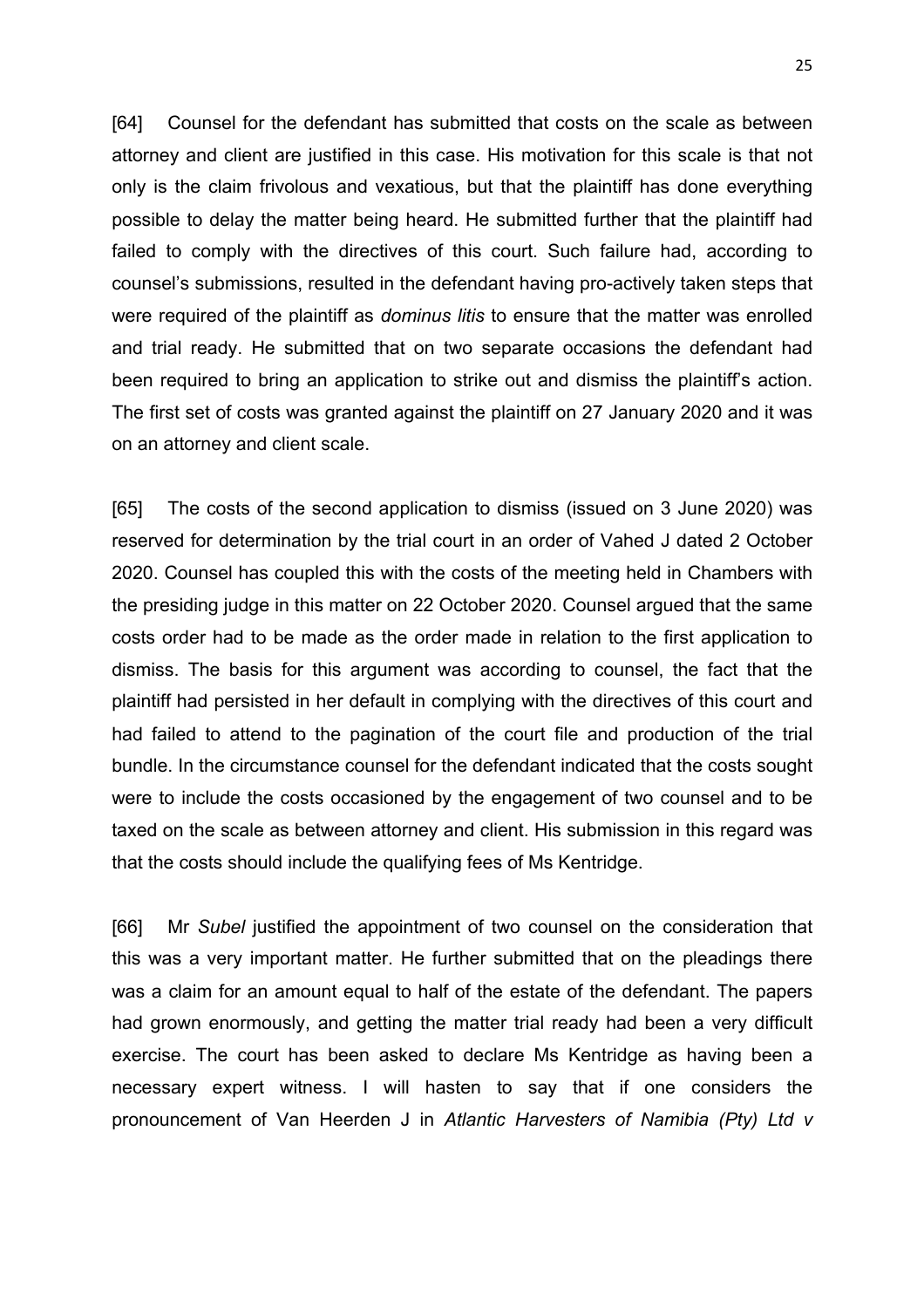*Unterweser Reederei GmbH of Bremen* <sup>21</sup> (judgment referred to in defendant's heads of argument) that:

'In our Courts, foreign law is a matter of fact to be decided on evidence and the proper evidence is that of experts, that is to say, of lawyers practising in the courts of the country whose law our Courts want to ascertain',

then the calling of the expert evidence of Ms Kentridge became inevitable. This was a duty that fell in the domain of the plaintiff's doorstep. She failed to present this evidence, the defendant was thus left with no option.

[67] In response to the issue of costs sought, Mr *Naidoo* denied that the action was frivolous and that the plaintiff was entitled to bring the action and to see it to its logical conclusion. He thus argued that should the court grant the defendant costs, then such costs had to be on the party and party scale. I do not agree with counsel for plaintiff. Surely everyone is entitled to bring an action but entitlement is not a stand-alone consideration to the exclusion of everything else, especially the prospects of success in any given matter. In my mind that would be reckless and amount to taking a dangerous gamble. The courts would be inundated with unmeritorious applications to the detriment of deserving cases. Having said that, I am satisfied that that is exactly what the plaintiff has done in this case, to her detriment, I am afraid.

[68] Having said this I am satisfied that the defendant has made an overwhelming case for the dismissal of the plaintiff's action with costs. He has also succeeded to show the court why such costs should be granted at a punitive scale.

### **Order**

[69] I accordingly make the following order:

1. The action instituted by the plaintiff is dismissed and the court determines that no marriage was entered into between the plaintiff and the defendant.

<sup>21</sup> *Atlantic Harvesters of Namibia (Pty) Ltd v Unterweser Reederei GmbH of Bremen* 1986 (4) SA 865 (C) at 874E-F.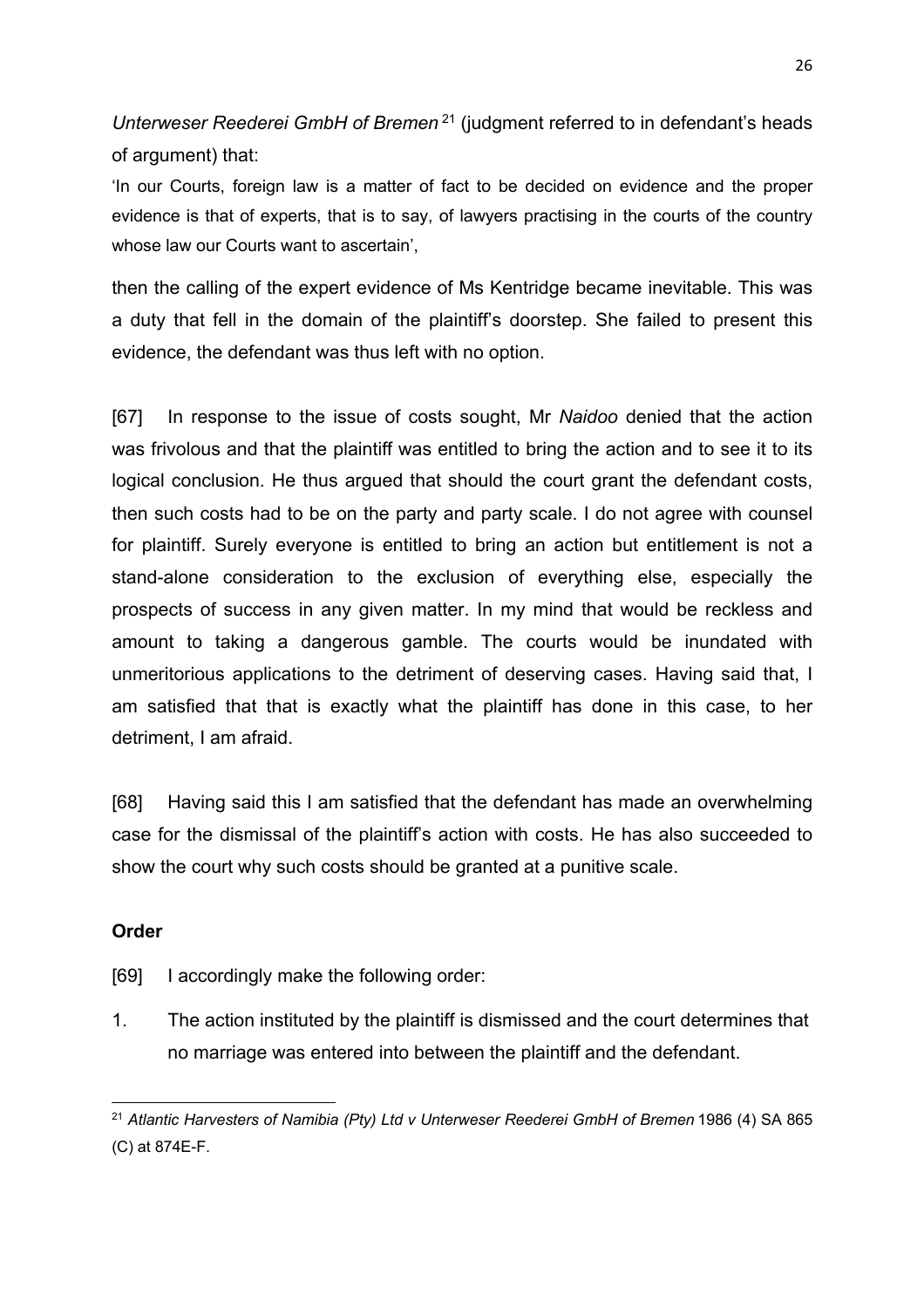- 2. The plaintiff is to pay the defendant the following costs:
	- (a) The reserved costs of the second application to dismiss including the costs occasioned in relation to the meeting with Hadebe J in Chambers on 22 October 2020.
	- (b) The qualifying fees of defendant's expert witness Ms Janet Kentridge.
- 3. Such costs are:
	- (a) to be paid on the scale as between attorney and client;
	- (b) to include the costs occasioned by the engagement of two counsel.

 **Hadebe J**

 $\overline{\phantom{a}}$  . The set of the set of the set of the set of the set of the set of the set of the set of the set of the set of the set of the set of the set of the set of the set of the set of the set of the set of the set o